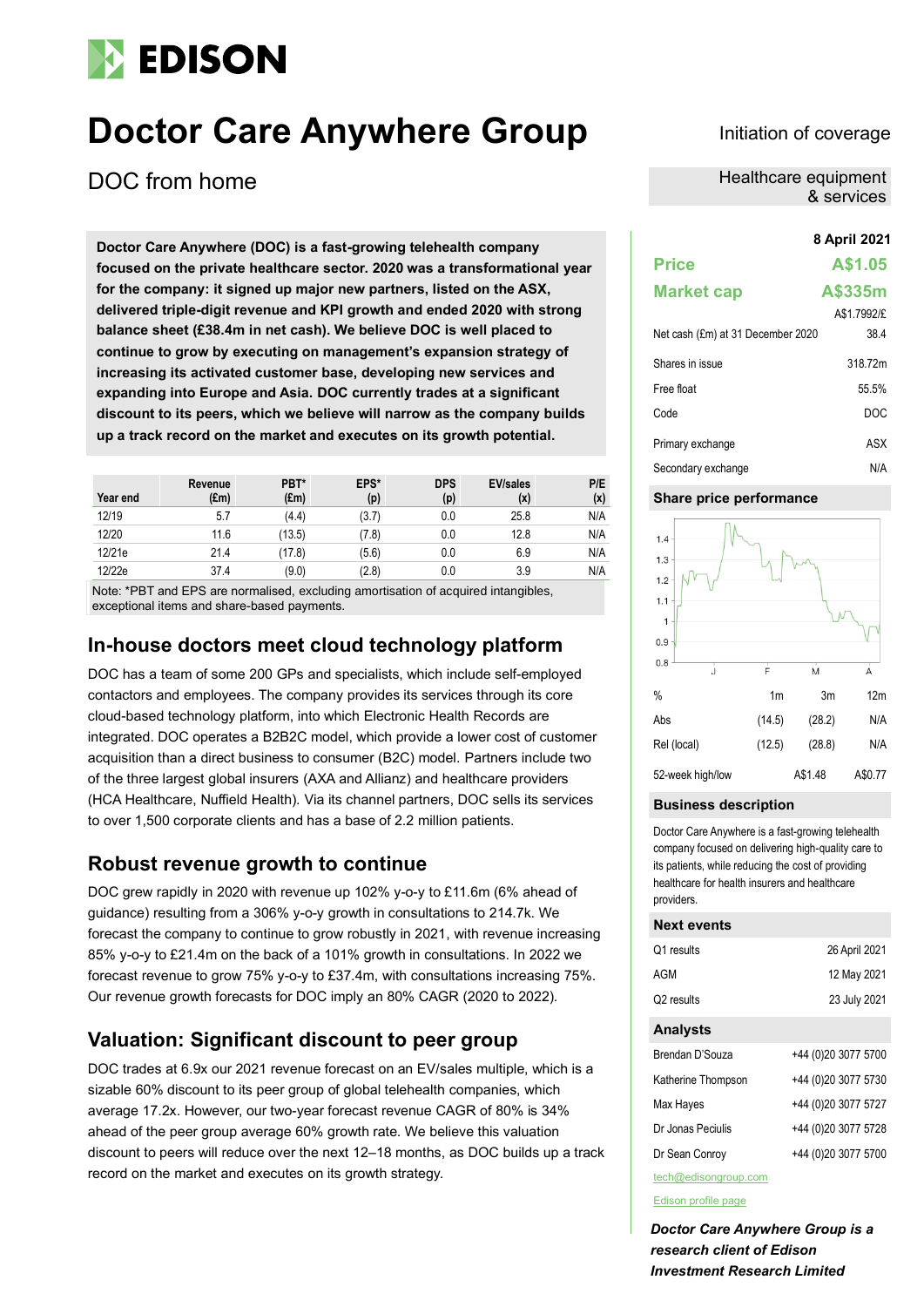

# **Investment summary**

### **Company description: Technology enabled healthcare**

DOC is a fast-growing telehealth company focused on delivering high-quality, effective and efficient care to its patients, while reducing the cost of providing healthcare for health insurers and healthcare providers. The company operates a business to business to consumer (B2B2C) model, using its relationships with health insurers, healthcare providers and employee benefits providers to offer its patients a range of telehealth services, which currently includes Video GP (VGP), Internet Hospital and Mental Healthcare services. Healthcare systems are traditionally very fragmented, which often gives rise to inefficiencies for both patients and providers. DOC aims to deliver health insurers a reduction in claims costs of up to 20% by joining up primary and secondary care, and in doing so, reduce unnecessary appointments and diagnostic tests. Patients benefit from better and quicker access to healthcare, with fewer in-person appointments. DOC's experienced management team is led by co-founder and CEO Dr Bayju Thakar. The company has strong corporate governance with six non-executive directors, four of whom are independent.

### **2020 saw a raft of telehealth IPOs**

The global telehealth market is forecast to grow at a CAGR of 23.1% from US\$5.3bn in 2019 to US\$14.9bn by 2024, primarily driven by COVID-19 related changes to consumer habits. The robust growth in demand for telehealth since the start of the pandemic combined with the stellar returns investors earned by investing in Teladoc, the largest Telehealth company in the world (up 10x since its June 2015 IPO on the NYSE), led to a raft of telehealth company listings in 2020. Four telehealth companies raised an aggregate US\$1.88bn in IPO proceeds and have posted a median return of 26.9% since listing, which has meant that investor appetite for IPOs is likely to continue in 2021.

# **Financials: Revenue to grow at an 80% CAGR**

We forecast DOC to continue to grow robustly in 2021, with revenue increasing 85% y-o-y to £21.4m on the back of a 101% growth in consultations. In 2022 we forecast revenue to grow 75% y-o-y to £37.4m, with consultations increasing 75%. This implies an 80% revenue CAGR over the two-year period. We estimate that DOC will remain loss making through the forecast period, given the company's investments in growth, but is fully funded through the forecast period, to execute on management's growth strategy. In 2023 we believe DOC will have to raise further growth capital.

# **Valuation: Significant discount to global telehealth peer group**

DOC trades at 6.9x our 2021e revenue forecast on an EV/sales multiple, which is a sizable 60% discount to its peer group of global telehealth companies. Applying a 20% discount to the peer average multiple results in an EV of £277m (A\$499m) or A\$1.73 (£0.96) per share, which 65% ahead of DOC's current A\$1.05 share price. We believe DOC's valuation discount to its telehealth peers will reduce over the next 12–18 months, as it increases its activated customer base and consultations, expands into new international markets, signs up partners for its mental healthcare service and meets or beats market expectations on revenue and KPIs.

#### **Sensitivities: Customer concentration**

The key sensitivity is customer concentration. DOC's relationship with AXA Health accounted for 80% of 2019 revenue and is expected to have been a similar proportion in 2020. In the near term we see AXA Health being a large proportion of DOC's revenue, but note that 2020 partnerships with HCA and Allianz should help diversify revenue in the longer term.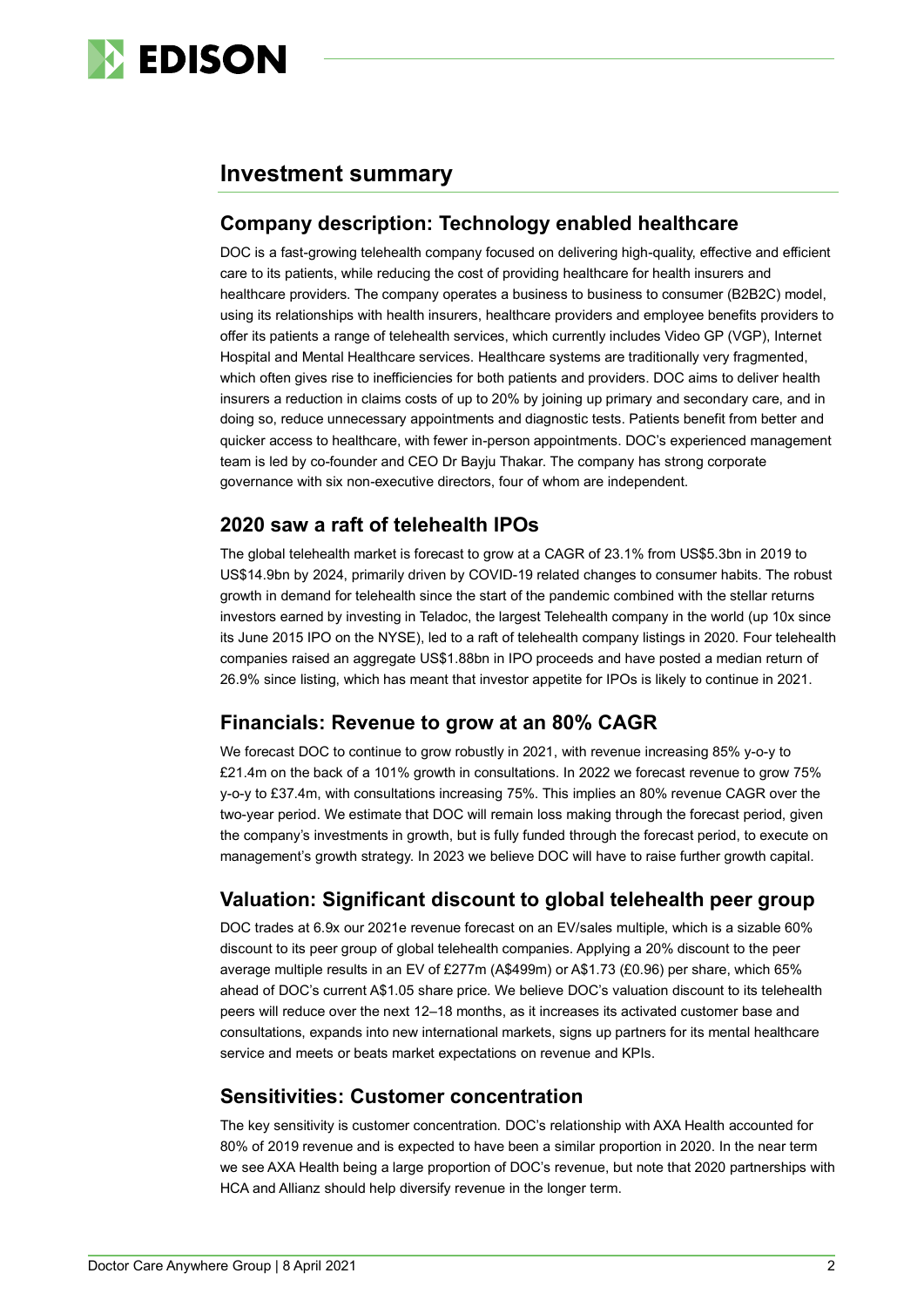

# **Company description: Technology enabled healthcare**

DOC is a fast-growing telehealth company focused on delivering high-quality, effective and efficient care to its patients, while reducing the cost of providing healthcare for health insurers and healthcare providers. The company operates a business to business to consumer (B2B2C) model, using its relationships with health insurers, healthcare providers and employee benefits providers to offer its patients a range of telehealth services, which currently includes Video GP (VGP), Internet Hospital and Mental Healthcare services.



DOC's main market currently is the UK, where it is focused on the private health sector. The company has ambitious plans to grow its service offerings as well as expand into new markets in Europe and Asia-Pacific. DOC was founded in 2013 in London, where its headquarters are. The company is listed on the Australian Stock Exchange (ASX) under the ticker DOC.

# **Company background<sup>1</sup>**

DOC was founded in 2013 to provide better access to healthcare for patients by using technology, while saving costs for insurers and healthcare providers.

The company has grown rapidly as it launched new service offerings and partnered with large insurers and healthcare and employee benefit providers. In 2015 DOC entered its first strategic relationship with health insurer AXA Health to provide its Virtual GP services. The partnership with AXA has been key to the growth of the company, with DOC and AXA establishing a UK JV in 2020. Other important partnerships include Nuffield Health (2016); Perkbox (2018); HCA Healthcare (2020) and Allianz Partners (2020).

A key element of DOC's rapid growth has been the increase in its service offering, which is an important part of the company's growth strategy. In 2019 it completed a pilot of its Internet Hospital, which combines primary and secondary healthcare, which subsequently led to a full-service launch of the Internet Hospital with AXA in early 2020. In November 2020 it expanded its service offering to include Mental Healthcare and in January 2021 it partnered with digital mental healthcare pioneers Koa Health and Kooth.

DOC made its first foray outside the UK in 2020, expanding into the Republic of Ireland using a team of doctors registered by the Irish Medical Council. The company capped off an eventful 2020 by becoming a publicly listed company with its successful IPO on the ASX.

Refer to Appendix 1 for a detailed timeline of DOC's corporate history.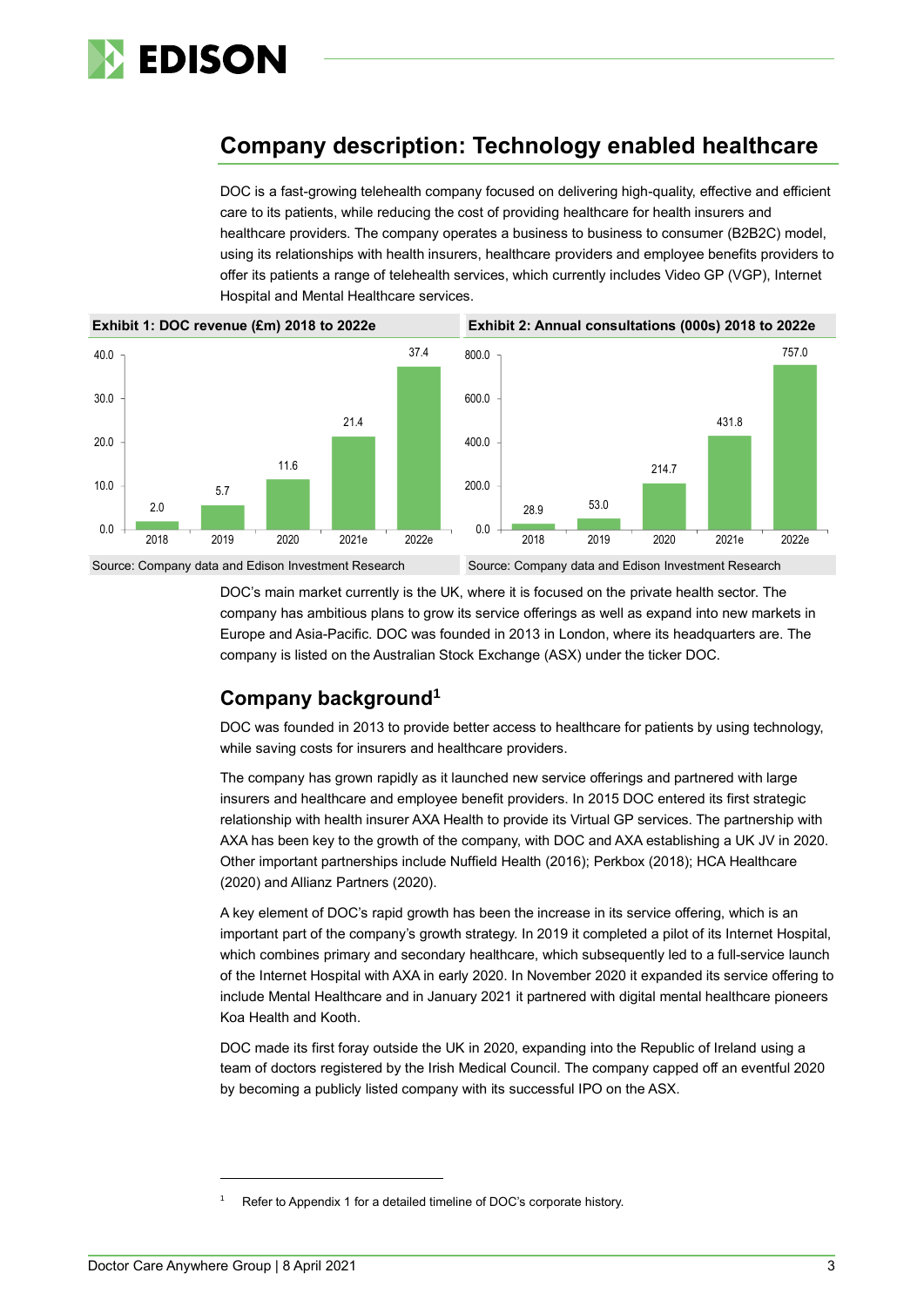

#### **Use of IPO proceeds**

DOC's December 2020 IPO saw it raise A\$102m/£56.4m<sup>2</sup> in total proceeds at an A\$0.80 issue price, of which A\$65m/£35.9m (gross) were received by the company. The remaining A\$37m/£20.4m went to long-term shareholders, which sold off a part of their holdings. None of DOC's board of directors or senior management team sold any shares as part of the IPO.

Management, as well as the remaining interest held by major pre-IPO investors, are subject to a 24-month lock-in from the date of listing (until early December 2022). A breakdown of the use of proceeds from the issue of shares at the IPO is detailed in the table below.

| Use of proceeds                                  | A\$m  | Net proceeds | Gross proceeds |
|--------------------------------------------------|-------|--------------|----------------|
| Net cash proceeds from the IPO                   | 65.0  | 100.0%       | 63.7%          |
| Investment in core existing capabilities         | 24.9  | 38.3%        |                |
| Investment in new services                       | 11.6  | 17.8%        |                |
| Investment in international business development | 2.3   | 3.5%         |                |
| Working capital                                  | 18.4  | 28.3%        |                |
| IPO costs                                        | 7.8   | 12.0%        |                |
| IPO proceeds paid to selling shareholders        | 37.0  |              | 36.3%          |
| Gross proceeds from the IPO                      | 102.0 |              | 100.0%         |
| Source: DOC IPO prospectus                       |       |              |                |

**Exhibit 3: Use of proceeds of A\$102m raised on IPO in December 2020**

#### **In-house doctors combined with a technology platform**

DOC is more than just a technology platform to connect patients to doctors. The company has 193 GPs, 22 specialists and nine triage practitioners (as of the end of June 2020). GPs are either employed by DOC or self-employed and contract with the company, while specialists are all currently self-employed and have contracts with DOC that can be terminated at short notice. The medical practitioners are overseen by clinical leads, who are responsible for the recruitment, training, quality assurance and performance management of DOC's medical practitioners.

Patient safety and service quality are a key focus for DOC's senior management, with high standards of clinical quality governance integral to the company's strategy. There is an independent Clinical Governance Committee (CGC), which reports to the board on matters such as effectiveness of clinical governance, quality and compliance arrangements and performance. DOC's chief medical officer holds primary accountability for clinical governance, while the chairman of the CGC provides assurance oversight of the application and effectiveness of clinical governance standards and performance. Additionally, DOC is regulated by the Care Quality Commission (CQC)<sup>3</sup> and obtained an overall rating of Good<sup>4</sup> at its last assessment in September 2019.

DOC's core technology platform is built in a modular and scalable manner, allowing it to be customised to clients' specific needs. The platform is deployed over Microsoft's Azure cloud service as well as the UK public health cloud – UK Cloud – facilitating the launch of DOC's services into new geographies as well as additional service offerings. Electronic health records (EHRs) are a key part of the platform. Both patients and medical practitioners are able to access records related to their consultations over the DOC platform online 24/7, thereby leading to more complete information for the practitioner to base their decision on. DOC plans to invest in further developing its EHR to substantially expand its functionality.

Virtual consultations over the platform are encrypted to ensure patient data remains private as well as appropriately stored and used. Cyber security protocols have been embedded into the platform

A\$1.81/£ on 3 December 2020 (date of listing)

<sup>&</sup>lt;sup>3</sup> The Care Quality Commission is part of the Department of Health and Social Care of the UK and is tasked with regulating and inspecting health and social care services in England.

<sup>4</sup> CQC has four ratings, in descending order: Outstanding, Good, Requires improvement, Inadequate.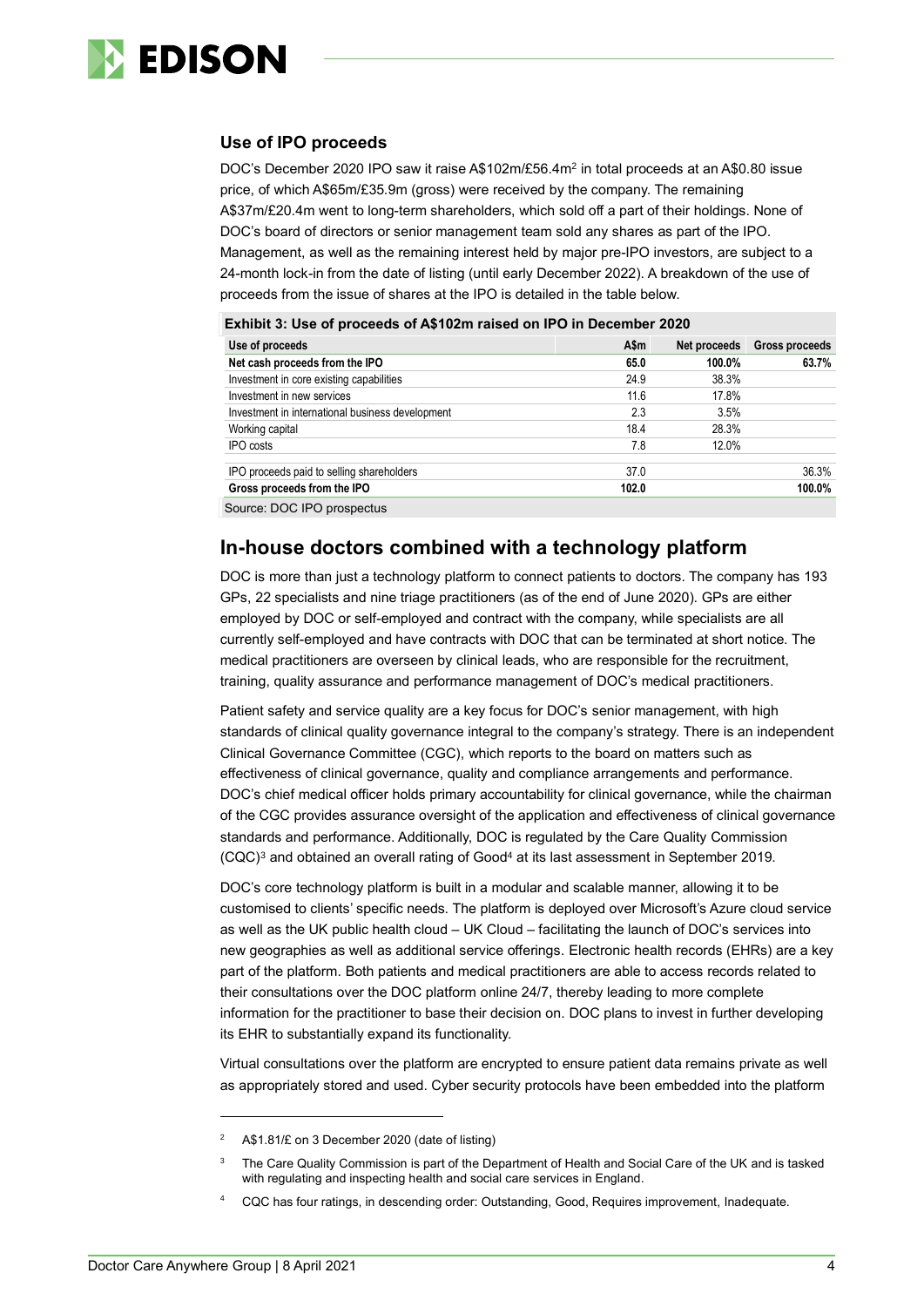

from its inception and DOC has been General Data Protection Regulation (GDPR) compliant since 2018 and has a set of policies in place to govern data protection and breaches.

#### **Route to market via partners**

DOC's route to market is through channel relationships, which provide a lower cost of customer acquisition than a direct business to consumer (B2C) model. The company has built up an impressive list of partners including major global health insurers such as AXA Health and Allianz Partners, large healthcare providers like HCA Healthcare and Nuffield Health, among others, through which it provides its telehealth services. AXA was the third largest insurer in the world by non-banking assets and net premiums written (NPW), and Allianz was the largest by assets and ranked seventh by NPW in 2019.<sup>5</sup> DOC currently services over 1,500 corporate clients and had a base of 2.2 million patients at the end of 2020.







AXA Health is DOC's oldest partner, dating back to 2015, when it established a commercial relationship with DOC. This subsequently led to a UK JV between AXA Health and DOC in January 2020, with the JV partners launching their Internet Hospital in April 2020. Given DOC's participation in the UK JV, it has an exclusive relationship with AXA, which prevents the company from working with other health insurers in the UK. However, this does not prevent DOC from partnering in the UK with healthcare providers like HCA and Nuffield or potentially other avenues such as retail pharmacies.

#### **Business model: Utilisation or subscription**

DOC operates a B2B2C model. The company's route to market is through its channel relationships and partnerships, which provides a lower cost of customer acquisition than a direct B2C model. DOC currently services over 1,500 corporate and SME clients through its major channel relationships. Revenue is largely generated from the provision of services in connection with:

- VGP services, which are charged either based on number of consultations performed or on a subscription basis; and
- Internet Hospital services, which include the initial consultation with referral for diagnostics, a specialist diagnostic review and a follow-up consultation. These services are charged based on the number of consultations performed. Additionally, DOC also receives income from revenue generated from the AXA Health JV in the UK from rebates on referred diagnostic tests.

<sup>5</sup> Insurance Journal – www.insurancejournal.com/news/national/2021/01/05/596065.htm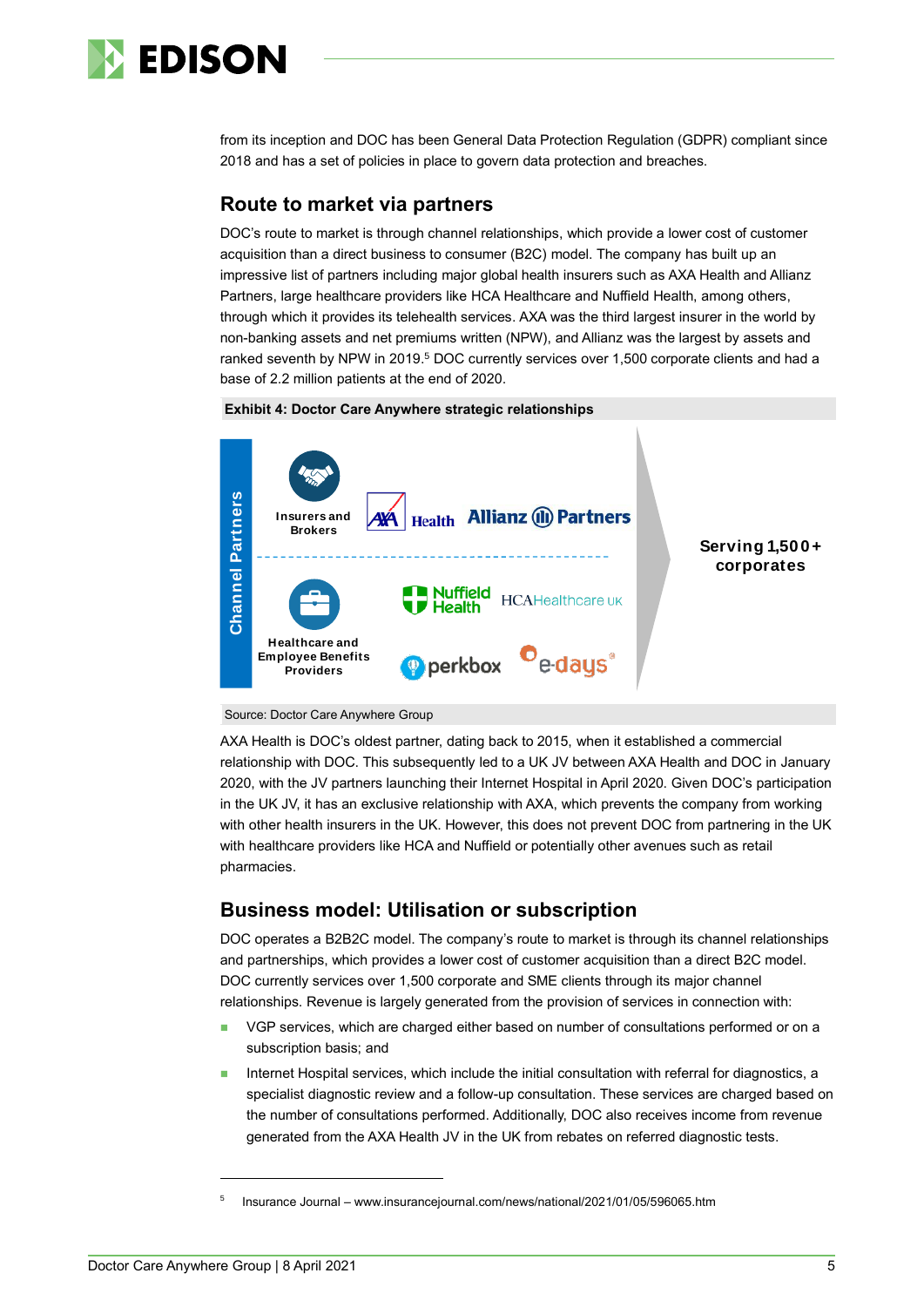

DOC's business model is designed to capture revenue from different parts of the patient journey. The majority of revenue is generated through either a **utilisation-based model** or a **subscription model** for VGP consultations and specialist reviews. Licence fees are also charged to some channel relationships for development work and access to the platform. Additionally DOC will also receive its share of any dividends paid by the AXA Health JV. The JV, which was set up in 2020, is currently loss making.

#### **Group strategy: Joined up care leads to better outcomes**

DOC was founded specifically to address the fragmentation found in health systems globally, which leads to cost inefficiencies and poor patient outcomes. The company aims to deliver health insurers a reduction in claims costs of up to 20% by joining up primary and secondary care, and in doing so, reduce unnecessary appointments and diagnostic tests. Patients benefit from better and quicker access to private healthcare, with fewer in-person appointments. DOC's strategy is to move towards 'total care' by capturing a greater proportion of the care pathway. It plans to do this by developing and optimising treatment pathways across its seven medical specialties and expanding into other areas, combining primary care and secondary care, acute and chronic conditions, physical and mental health management.

The company has detailed five key areas of growth:

- 1. **Increase customer activation and consultation**: DOC plans to boost revenue by expanding its marketing to drive customer activation and consultations, by working on joint promotional campaigns with channel partners and corporate clients.
- 2. **Develop new service offerings:** the company plans to promote its Mental Health services, which launched in November 2020, to its channel partners and corporate clients. Mental health services have a proven demand, with over 10% of existing DOC patients having mental health issues.
- 3. **International expansion:** the company is in talks with several health insurers to roll out its Internet Hospital service across various European markets, including Belgium, Germany, Italy, Spain and Switzerland. DOC has indicated that it could look to M&A as a springboard in Europe, in addition to an organic build out of operations. Asia-Pacific is another area that management believes is ripe for expansion, with the company exploring several opportunities in the region, including Australia. Like Europe, DOC is open to M&A to supplement an organic roll out in Asia-Pacific.
- 4. **Develop the technology platform:** DOC plans to increase the capacity of its technology platform to increase its ability to handle future volume growth. Additionally, it plans to invest in further developing its EHR to substantially expand its functionality and expand the range of services that can be conducted online.
- 5. **Improving operational efficiency:** the company plans to invest and use more automation of workflows across its operations to increase operational efficiency, which will lead to a better patient experience.

#### **Management: Robust exec team backed up by strong NEDs**

DOC's executive board (bios on page 17) consists of co-founder and CEO Dr Bayju Thakar and Chairman Jonathan Baines. Bayju is a medical doctor and previously worked at McKinsey & Co. He co-founded DOC and has been key to the company's growth into an integrated digital healthcare provider. Jonathan, who has served as chairman since November 2018, has extensive board and governance experience. He had a successful career in the search industry, which included founding and selling his own firm to serving as chairman of Korn Ferry in EMEA. Bayju and Jonathan have built up a solid executive management team (bios on page 17), which includes: CFO and company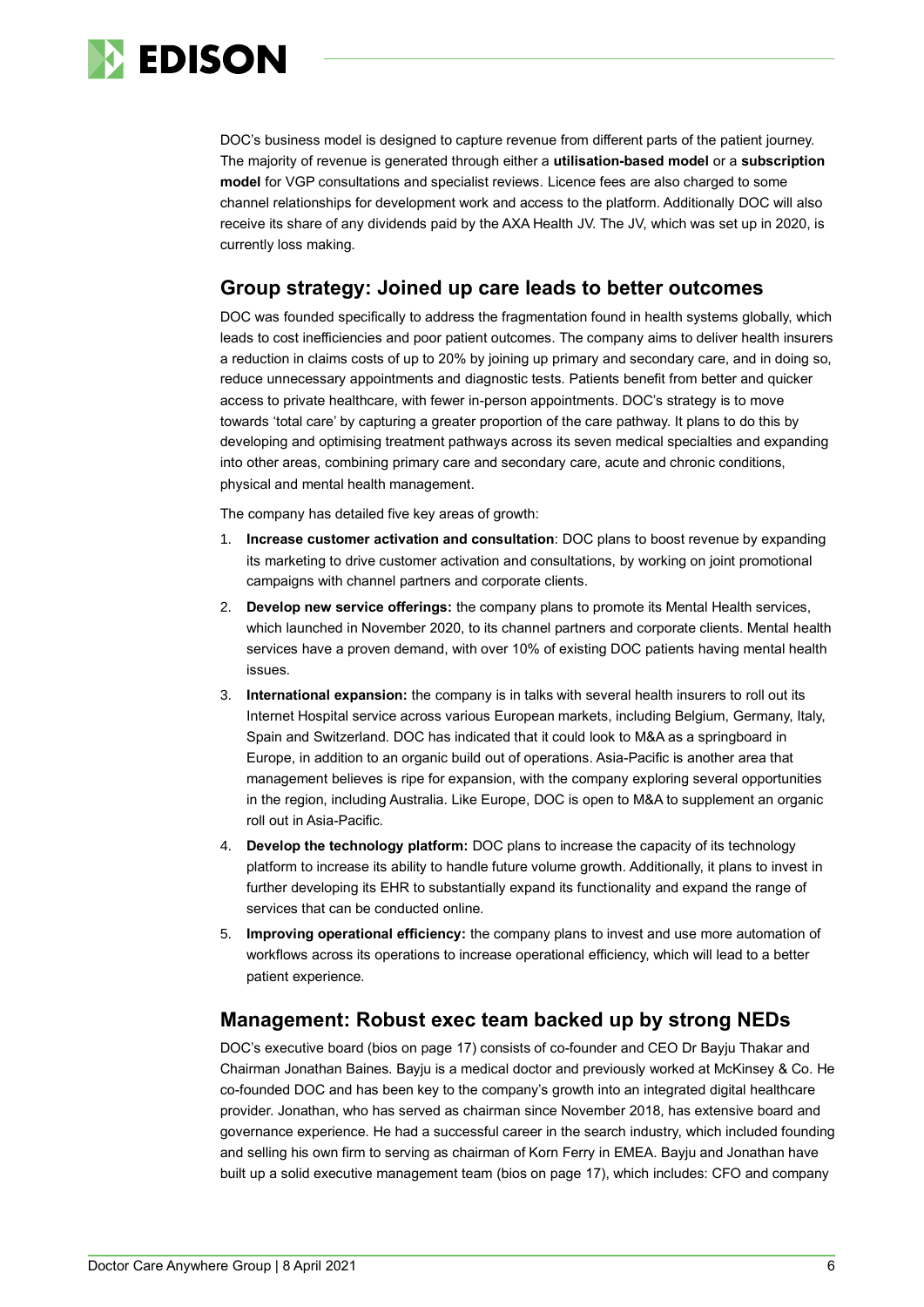

secretary Dan Curran, chief clinical innovation officer Dr Kate Bunyan, chief commercial officer Paul Tambeau and chief information officer Mark Findlater.

The executive board and management team are augmented by six experienced high-profile nonexecutive directors: David Ravech, Simon Calver and independent non-executives Dr Leanne Rowe, Richard Dammery, Romana Abdin and Vanessa Wallace.

# **Business description: Two services provided**

DOC currently offers both primary and secondary clinical services, which are delivered through its proprietary cloud-based platform. It integrates virtual consultations with diagnostic reviews, resulting in both time and cost efficiencies as well as an improved patient experience. DOC currently has two established service offerings:

- 1. **Virtual GP (VGP):** a video or phone consultation with a GP who can provide advice and guidance, medicine prescriptions, referral letters and sick notes.
- 2. **Internet Hospital:** includes both primary and secondary care services, including video or phone consultations with a GP, diagnostic referrals and specialist diagnostic reviews across seven medical specialties.

# **Virtual GP service (launched in 2015)**

DOC's Virtual GP (VGP) provides patients with a virtual consultation by a doctor, at a time that is convenient to them, from any location where the internet or a phone signal is accessible. The service provides patients with:

◼ **GP appointments:** a 20-minute video or phone appointment available 24/7 and 365 days of the year. The appointment can be booked online through a self-service booking facility, with patients being allowed to choose whether they want to have the appointment over the phone or video, the doctor's name if they had consulted with them before as well as the doctor's area of specialisation. Patients travelling abroad can use the service to speak with a UK doctor from anywhere in the world.



#### **Exhibit 5: VGP doctor interface Exhibit 6: VGP patient interface**



Source: Doctor Care Anywhere Group Source: Doctor Care Anywhere Group

- **Prescription medication:** the patient's prescription is automatically uploaded to their account for them to take to any participating pharmacy, which currently includes Boots, Tesco, Superdrug, Day Lewis and Rowlands. In the case of a non-participating pharmacy, DOC liaises with the pharmacy to make sure the medication is ready for collection. The prescription can thereon be picked up from the pharmacy or delivered to their address.
- ◼ **Electronic health records:** all records of consultations over the DOC platform are available to the patient 24/7. Private specialist referrals, diagnostic referrals, private in-person GP referrals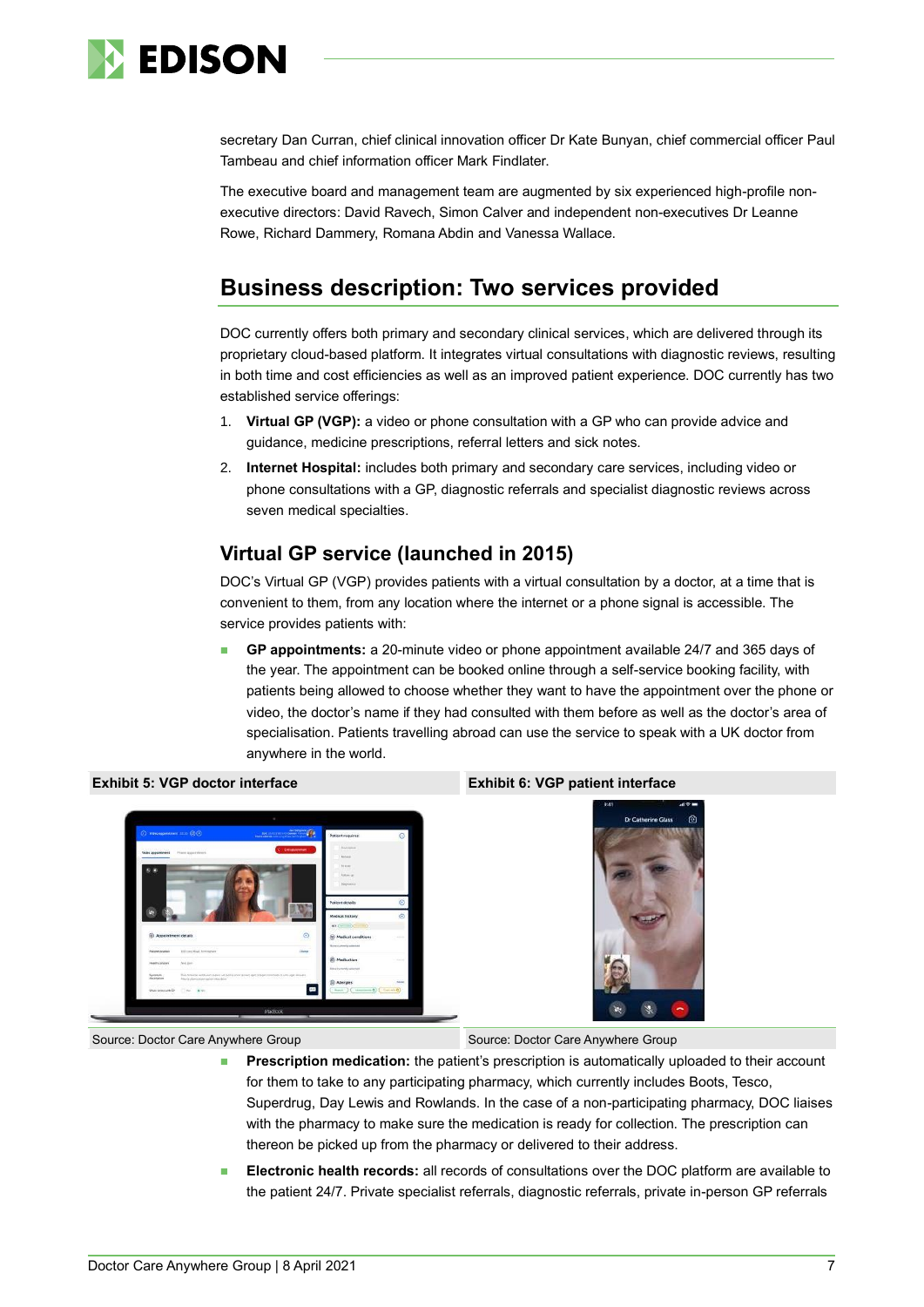

and official statements regarding the patient's fitness to work or sick notes are directly uploaded to the patient's record.

**The target segment for VGP services** includes payors (healthcare insurers like AXA Health and Allianz Partners), healthcare providers (like HCA and Nuffield), health services resellers (such as Perkbox) and corporates.

### **Internet Hospital (launched in April 2020)**

DOC's Internet Hospital combines primary and secondary care into a single seamless experience for the patient, while saving costs for the payor. A pilot of the Internet Hospital was launched with AXA Health in January 2019, with a full commercial launch in April 2020.

The Internet Hospital currently covers seven medical specialities: cardiology, ENT (ear nose and throat), gastroenterology, gynaecology, orthopaedics, spinal and urology.

#### **Traditional vs Internet Hospital: Analog vs digital**

The seamless proposition the Internet Hospital provides patients is best illustrated with an example of how a patient's journey would compare if they used it versus a traditional in-person solution.

**Exhibit 7: Traditional vs Internet Hospital**

| <b>Traditional</b>                                                                                                                                                                      | <b>Internet Hospital</b>                                                                                                                                                                                                                                                                                                                                                                         |
|-----------------------------------------------------------------------------------------------------------------------------------------------------------------------------------------|--------------------------------------------------------------------------------------------------------------------------------------------------------------------------------------------------------------------------------------------------------------------------------------------------------------------------------------------------------------------------------------------------|
| Step 1: GP > specialist > diagnostic tests                                                                                                                                              |                                                                                                                                                                                                                                                                                                                                                                                                  |
| Patient visits the GP in person who examines the patient and refers<br>them to the relevant specialist. The specialist refers them to a facility for<br>diagnostic tests (such as MRI). | Patient has a VGP consultation over video/phone. The GP refers the<br>patient to an in-person facility for diagnostic testing.                                                                                                                                                                                                                                                                   |
| Step 2: Post diagnostic tests                                                                                                                                                           |                                                                                                                                                                                                                                                                                                                                                                                                  |
| Patient visits the specialist in person, for a second time, to review the<br>test results and agree a care plan.                                                                        | Test results are saved in the cloud and reviewed online by a DOC<br>specialist consultant, who provides a care plan that the GP can share<br>with the patient during a follow-up VGP consultation. If needed, an in-<br>person consultation can be organised.                                                                                                                                    |
| Step 3: Expensive and time-consuming administrative process                                                                                                                             |                                                                                                                                                                                                                                                                                                                                                                                                  |
| Administrative process and cost for the payor to deal with the<br>healthcare provider.                                                                                                  | The DOC VGP arranges for approval from the payor for diagnostic<br>testing. The approval request is sent to the payor through an application<br>programming interface (API), a piece of software that allows two<br>applications to speak to each other. The digitisation of the approval<br>request system eliminates the admin process and costs at the payor's<br>end to deal with the claim. |
| Source: Doctor Care Anywhere Group, Edison Investment Research                                                                                                                          |                                                                                                                                                                                                                                                                                                                                                                                                  |

Additionally, the number of in-person visits, in our example above, are greatly reduced by DOC's Internet Hospital at just one versus three for the traditional healthcare set up. This two-thirds reduction in in-person visits is a win-win, given it is both more convenient and faster for the patient, while reducing the cost of providing the care for the payor.

#### **Two services currently in development**

Expanding DOC's services is a key part of the company's growth strategy, with management having earmarked AS\$11.6m (c 18% of gross proceeds from the IPO) towards expansion of services. The two services include Mental Health and Virtual Specialist Solutions.

# **Mental Health Services (soft launched in November 2020)**

DOC's Mental Health Services is led by GPs specifically trained to manage mental conditions. It looks to integrate a range of digital and in-person treatment options, including digital therapies and access to self-management tools to improve accessibility and effectiveness.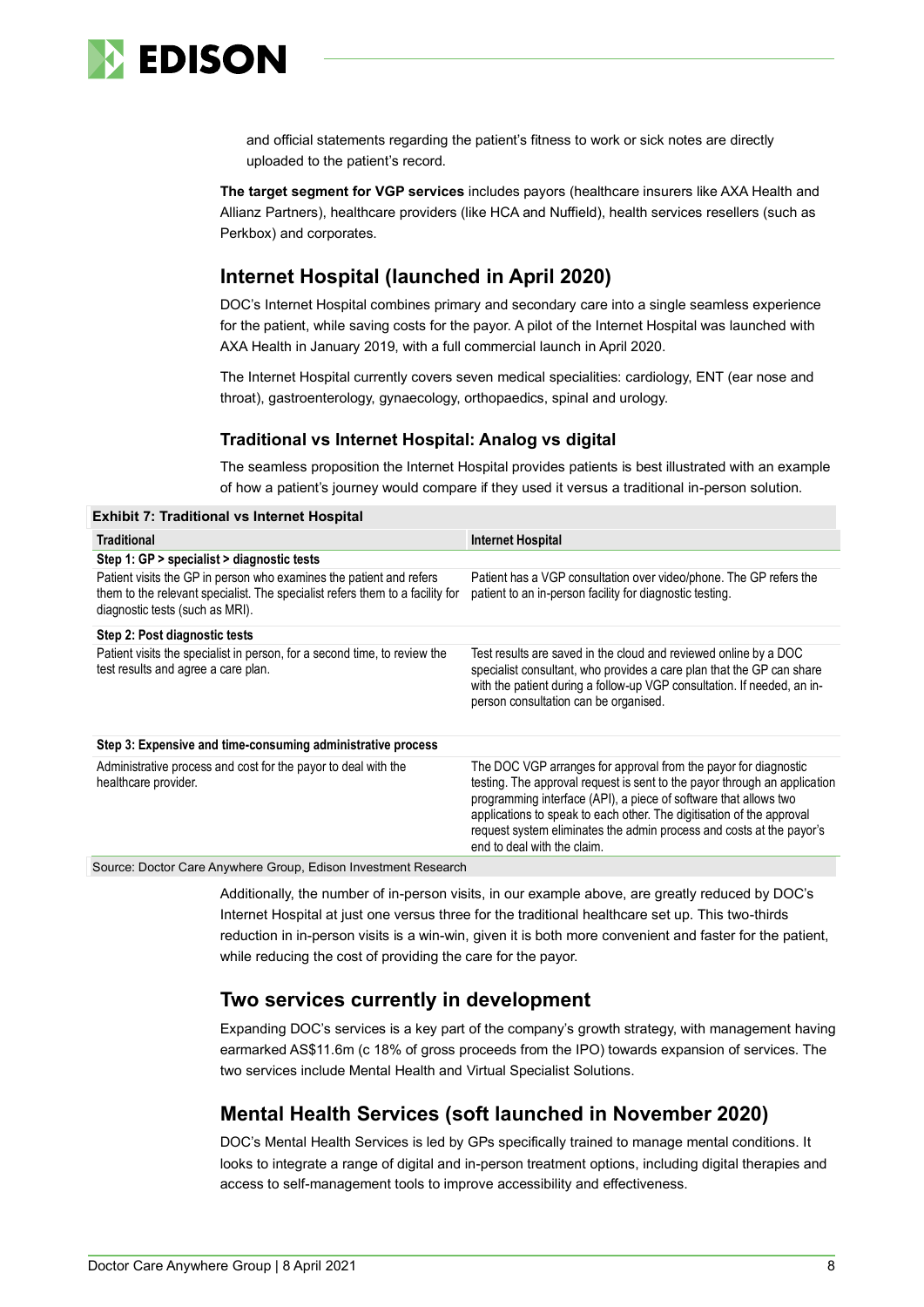

In January 2021, DOC announced it was working together with Koa Health, a digital mental health care provider, and Kooth, a leading online mental health platform. Through these partnerships with Koa and Kooth, DOC's GPs in addition to being able to identify and advise patients on physical and mental health conditions, would also be able to provide them with access to additional and specialist support as part of an integrated mental health solution. The new digital services will initially be made available to selected patients, who can access a range of programmes, including audio clips, meditations and games designed to enhance sleep and relaxation and combat depression, offered by Koa. Additionally, Kooth's online platform will provide outreach on an anonymous basis to an online peer community, with trained professionals monitoring and engaging with users to ensure safety and the effectiveness of the service.

Key target segments for Mental Health services include corporate clients that wish to provide these services as an employee benefit, healthcare providers looking to incorporate mental health into their services, and private medical insurers wanting to offer the right course of timely mental health care to their members.

# **Virtual Specialist Solutions (planned for H221)**

The Virtual Specialist Solution would be similar to DOC's VGP service, enabling patients to have virtual consultations with a specialist (instead of a GP), such as a cardiologist, orthopaedic surgeon or gynaecologist, among others. Enabled by DOC's EHR, referrals could be made directly to specialists in advance of diagnostic tests or immediately afterwards. The specialist can arrange additional tests if necessary, to develop the patient's care plan. This would replace numerous expensive and time consuming in-person visits, with potentially disjointed information flows, that patients often experience when specialist care is required. Private medical insurers and specialist consultants are the key target clients.

# **Telehealth market: A service whose time has come**

Telehealth is the provision of healthcare services at a distance, using information and communication technology (ICT), instead of traditional in-person treatment. ICT such as computers and smartphones with video calling, digital imaging and health care monitoring devices have made it possible for doctors and other clinical staff to monitor, diagnose and treat patients remotely. Telehealth is a broad term that covers any type of healthcare that is delivered remotely, including medical information provided online, calling a nurse hotline, apps that provide information and initial diagnosis, sending data from a device like a heart monitor via the telephone to a cardiologist, among others.

There are three ways in which telehealth can be delivered:

- **Synchronous**: similar to visiting the doctor, the patient consults with the doctor in real time using a computer or telephone, which may or may not include video.
- **Asynchronous**: the patient or physician collects medical history, images and pathology reports, which are then sent to a specialist for diagnostic and treatment expertise.
- **Remote patient monitoring**: measurements such as weight or blood pressure are sent to the healthcare provider.

The healthcare services provided by DOC fall under the synchronous and asynchronous categories.

#### **Advantages and limitations of telehealth**

Adopting telehealth to deliver healthcare has a number of advantages, including cost savings, convenience and the ability to provide healthcare to people with mobility constraints, or those living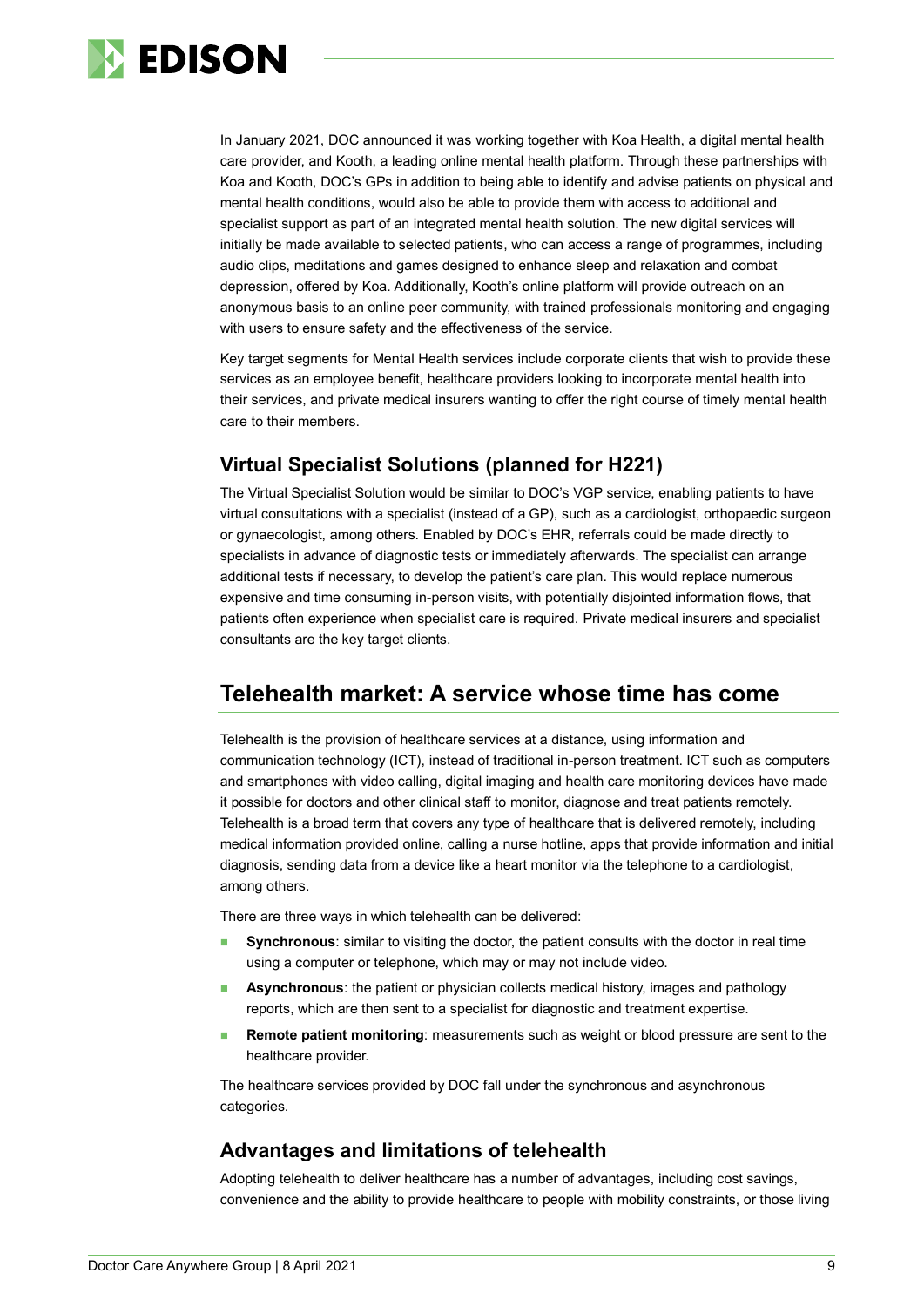

in remote areas, where there is limited access to a doctor or clinic. As a result telehealth usage has increased significantly over the last decade. According to the Harvard Medical School, 76% of US hospitals had adopted telehealth in 2020, up from 35% a decade earlier. A key limitation to telehealth is that not all healthcare services can be provided remotely. Patients still need to visit a diagnostic test centre for things such as X-rays or MRI scans, blood and other samples for instance or for some diagnoses that require a more hands-on approach. Additionally, not all patients have the ICT, broadband or the ability to use such tech.

Historically, medical training was based on the notion that physical examination (eg auscultation, palpation, percussion) was a necessary part of evaluating a patient. Additionally, every medical decision potentially carries a legal risk for the physicians. As a result, the medical fraternity pushed back against the adoption of telehealth either due to dogmatic views gained during the university years or simply out of fear of legal action. However, in spite of these hurdles there has been a slow and steady appreciation of the benefits of telehealth. The ongoing restrictions caused by the pandemic have served as a catalyst in speeding up the adoption of telehealth.

### **COVID-19 pandemic has sped up the adoption of telehealth**

The highly contagious nature of SARS-CoV-2 (coronavirus) led to fears that patients as well as healthcare staff could be exposed to the virus from traditional in-person visits to the doctor. This, combined with lockdowns and the need for social distancing, led to healthcare providers the world over having to embrace telehealth services to continue to serve their patients. In early March 2020, NHS England instructed the 7,000 GP surgeries it oversees to begin conducting as many remote consultations, as soon as possible. Data from the Royal College of General Practitioners showed that in the four weeks leading up to 12 April 2020, 71% of GP consultations in the UK were delivered remotely compared with just 25% for the same period in 2019. According to McKinsey, US consumer adoption of telehealth expanded from 11% in 2019 to 46% by mid-2020, leading to healthcare providers rapidly scaling up their telehealth offerings. According to Harvard Medical School, three-quarters of Americans surveyed said the pandemic had made them more eager to seek telehealth solutions.

#### **The telehealth market is forecast to grow robustly**

The global telehealth market is forecast to grow at a CAGR of 23.1% from US\$5.3bn in 2019 to US\$14.9bn (+181%) in 2024, according to Signify research, primarily driven by COVID-19 related changes to consumer habits. Despite industry estimates varying greatly, the consensus that telehealth is poised for higher adoption and robust growth remains broadly consistent. Global Market Insights, for example, estimates that the global telehealth market will increase by a CAGR of 25.2% between 2019 and 2026, from US\$45.5bn to US\$175.5bn.



#### **Exhibit 8: Global telehealth market to grow at a CAGR of 23.1% between 2019 and 2024**

Source: Edison Investment Research, Signify Research (taken from Doctor Care Anywhere prospectus)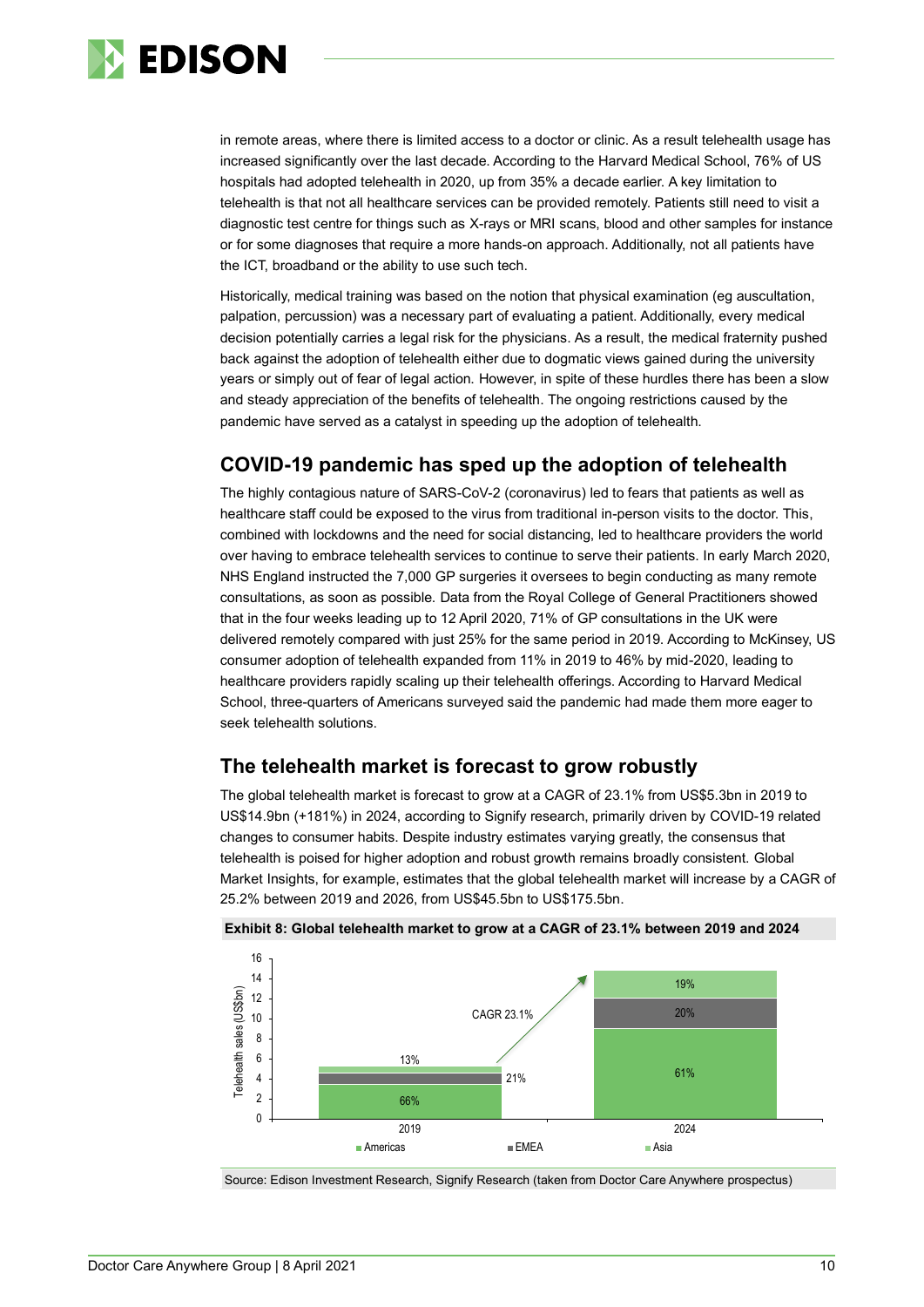

Key growth drivers for increased telehealth adoption and growth include increased prevalence of chronic diseases, long waiting times at hospitals, greater need for cost-saving in healthcare delivery, a growing number of smartphone users and advances in consumer information and communications technologies. By region, the Americas is the largest telehealth market, accounting for 66% of the total market in 2019, followed by Europe, Middle East and Africa (EMEA) at 21% and Asia with 13%. Although the ranking of the three regions is forecast to remain unchanged come 2024, rapid growth in Asian telehealth sees the region increase its share of the global telehealth market to 19% (from 13% in 2019). The anticipated relaxation of regulation within many European countries over the next few years and improved access to care from remote areas are key drivers for the adoption of telehealth within the region, with the European market increasing from US\$1.1bn (21% of global) in 2019 to US\$3bn (20% of global) by 2024.

### **Telehealth has outperformed the market and FAANG stocks**

Teladoc (TDOC), the telehealth market leader in the US and the largest telehealth company in the world by revenue and value, was the first telehealth company to go public.

TDOC shares began trading on the NYSE on 1 July 2015, at an IPO price of \$19 per share, giving the company a market capitalisation of US\$758m. TDOC shares have since increased by 837% to US\$178 per share (7 April market close) translating to a market cap of US\$27.2bn.

**Exhibit 9: Teladoc versus major US, UK and AU indices Exhibit 10: Teladoc versus the FAANG stocks**



As we can see from Exhibits 9 and 10 above, TDOC shares have solidly outperformed the major US, UK and Australian indices as well as the fast-growing FAANG (Facebook, Amazon, Apple, Netflix and Google) stocks.

#### **2020 saw a number of telehealth IPOs**

The robust growth in demand for telehealth since the start of the pandemic combined with the stellar returns earned by TDOC investors led to a raft of telehealth company listings in 2020.

| <b>IPO</b> issue price<br>Listing date<br><b>IPO</b> proceeds<br>Current price*<br>Return<br>Company name<br>(US\$m)<br>194.3%<br>11.16<br>2.06<br>CloudMD<br>4 Jun 20<br>0.70<br>$-6.2%$<br>944.30<br>18.00<br>16.89<br>17 Sep 20<br>Amwell | Exhibit 11: Telehealth IPOS in 2020 |           |        |       |       |       |
|----------------------------------------------------------------------------------------------------------------------------------------------------------------------------------------------------------------------------------------------|-------------------------------------|-----------|--------|-------|-------|-------|
|                                                                                                                                                                                                                                              |                                     |           |        |       |       |       |
|                                                                                                                                                                                                                                              |                                     |           |        |       |       |       |
|                                                                                                                                                                                                                                              |                                     |           |        |       |       |       |
|                                                                                                                                                                                                                                              | GoodRx                              | 23 Sep 20 | 853.30 | 33.00 | 40.43 | 22.5% |
| 31.3%<br>76.12<br>Doctor Care Anywhere<br>3 Dec 20<br>0.80<br>1.05                                                                                                                                                                           |                                     |           |        |       |       |       |
| 26.9%<br><b>Total</b><br>Median<br>1.884.88                                                                                                                                                                                                  |                                     |           |        |       |       |       |

**Exhibit 11: Telehealth IPOs in 2020**

Source: Company data and Refinitiv. Note: \*Priced at 8 April.

The four telehealth IPOs listed in Exbibit 10 above raised an aggregate US\$1.88bn in proceeds at IPO. More importantly all four companies have performed solidly with a median return of 26.9%. The robust share price gains of the class of 2020 have meant that investor appetite for telehealth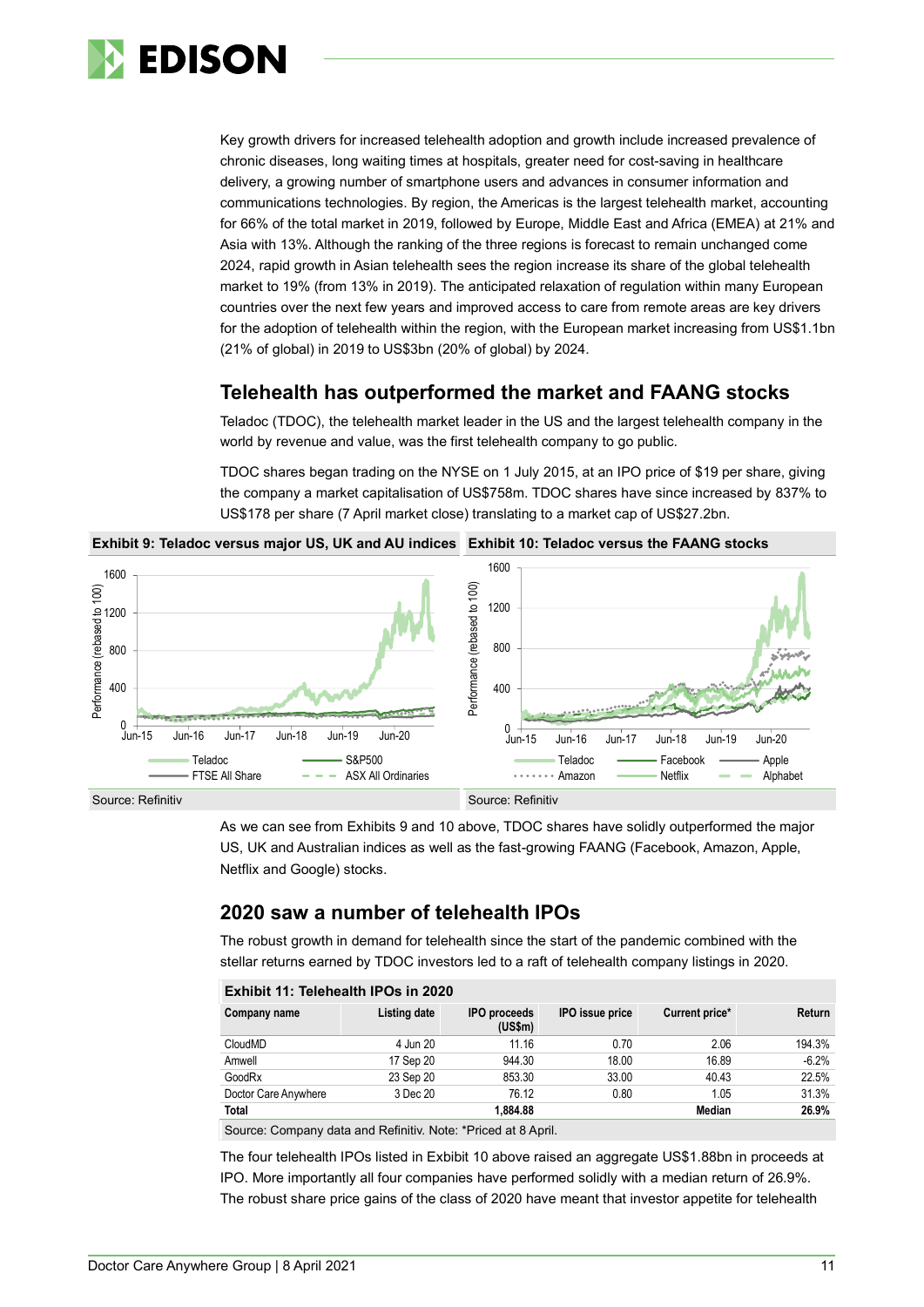

IPOs should continue into 2021. MDLive, based in Miramar, Florida, with 60 million eligible patients through their health insurance plans, is widely reported to be planning a listing in early 2021. In late February, Bloomberg reported that Babylon, a UK telehealth unicorn, was working on an IPO in the US and had also been approached by a number of special purpose acquisition companies (SPACs). Babylon, last valued at US\$1.9bn in 2019 when it raised US\$450m in funding, could be valued at over US\$4bn according to Bloomberg.

In addition to traditional IPOs, companies like Hims & Hers Health Inc. listed on the NYSE on 21 January by way of being acquired by a SPAC, valuing the business at US\$1.6bn. SPAC GigCapital2 acquired two telehealth companies, UpHealth and Cloudbreak, to create a telehealth company called UpHealth, valued at US\$1.35bn and it is expected to list prior to the end of Q121.

### **UK competitive landscape**

DOC's competitors in the UK private healthcare market are shown in Exhibit 12 below. All four of DOC's competitors are private companies with limited disclosures:

- **Babylon** is largest telehealth company, with major clients including the largest UK private health insurer Bupa and on the public health side the NHS.
- **Zava**'s major clients include an unnamed leading UK pharmacy as well as Shop Apotheke in the Netherlands and Noventi in Germany.
- **Square Health's largest clients include major UK insurer Aviva and LV=.**
- **Dr Morton's** sells its services directly to its end customer (B2C model).

#### **Exhibit 12: UK competitive landscape\***

| <b>Supplier</b>                         | Platform<br>- High Acuity | Platform<br>- Low Acuity | Consultation<br><b>Services</b><br>- High Acuity | Consultation<br><b>Services</b><br>- Low Acuity |
|-----------------------------------------|---------------------------|--------------------------|--------------------------------------------------|-------------------------------------------------|
| doctor care                             |                           |                          |                                                  |                                                 |
| babylon                                 |                           |                          |                                                  |                                                 |
| <b>QZAVA</b>                            |                           |                          | x                                                |                                                 |
| SQUAREHEALTH<br>ALWAYS THERE HEALTHCARE |                           |                          |                                                  |                                                 |
| Dr Morton's                             |                           |                          |                                                  |                                                 |

Source: Doctor Care Anywhere IPO prospectus. Note: \*Acuity refers to the severity of a patient's illness or condition which determines the level of attention or service they will need from professional staff.

# **Financials**

#### **Key performance indicators**

DOC's financial results are accompanied by three main key performance indicators (KPIs):

- ◼ **Eligible Lives** refers to the total number of customers across all its partners, who are entitled to use DOC's services at the end of a given period. The partners need to onboard their customers onto the platform once.
- ◼ **Activated Lives** refer to the total number of eligible lives who have signed up for DOC's service at the end of a given period.
- ◼ **Consultations** are the number of VGP consultations delivered to patients over a given period.

The company provides a further breakdown by utilisation or subscription, for each of the three KPIs as the revenue model for the two are different:

**Utilisation revenue** is charged on a usage basis, that is the number of utilisation-based consultations in a period. Utilisation revenue includes cancelled consultations, depending on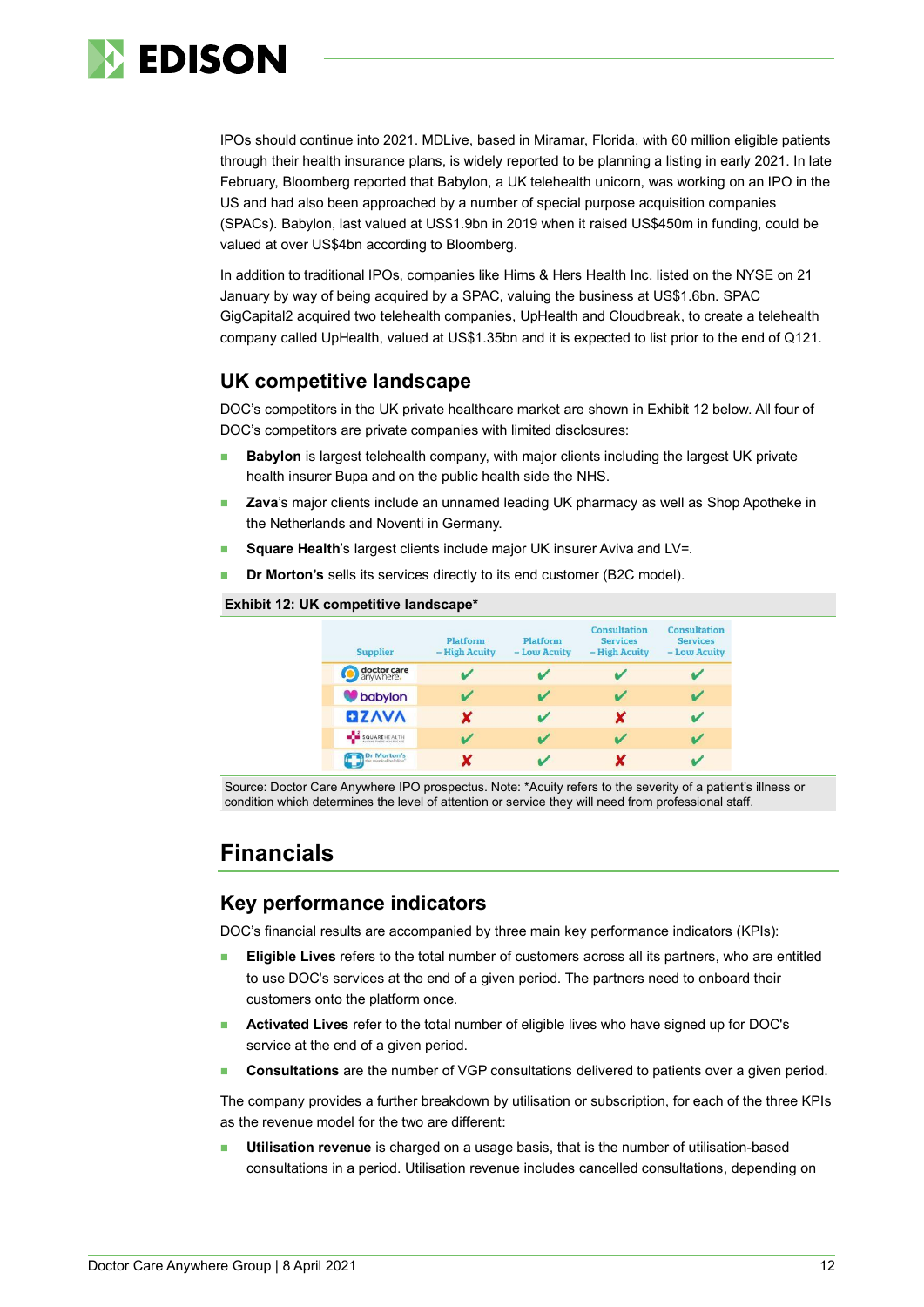

when they are cancelled, but the consultation is not counted. In addition to headline (total) consultations, **utilisation consultations** in a given period is an important KPI.

**Subscription revenue** is earned on a per eligible life basis, irrespective of if the customer has sought a consultation with a DOC GP or even if they are activated. **Subscription-eligible lives** is an important KPI, in addition to the group eligible lives at the end of a period.

## **Solid growth in revenue and KPIs in 2020**

DOC's maiden full year results (refer Exhibit 13 below) published in late February showed the company grew rapidly in 2020 with revenue and headline KPIs up by over triple digits versus 2019. H220 results comfortably outperformed the guidance the company provided to investors in its IPO prospectus.

Group revenue increased 102% y-o-y to £11.6m in 2020; 6% ahead of the prospectus forecast of £10.9m, benefiting from higher-than-expected utilisation consultations. Utilisation revenue increased 359% y-o-y to £9m and accounted for 78% of group revenue (versus 34% in 2019). Consultations increased by 306% y-o-y to 214.7k, activated lives grew 199% y-o-y to 432.5k and eligible lives increased 186% to 2.2m at the end of 2020. Subscription eligible lives increased by 82% y-o-y to 181k at year end 2020. The reported EBITDA loss of £8.7m<sup>6</sup> came in 15% lower than the prospectus forecast of £10.2m due to higher-than-expected revenue, lower than expected IPO costs and the loss from the JV with AXA.

#### **KPI growth assumptions over the next two years**

- ◼ **Eligible Lives**: in the last two years Eligible Lives grew from 210k to 2.2m at the end of 2020; a CAGR of 226%. We forecast eligible lives to increase at an 9% CAGR (2020 to 2022e) to 2.64m year end 2022e resulting from DOC onboarding additional customers through its existing relationships, in particular with recently signed up Allianz Partners, as well as winning new partners whose customers it will onboard.
- ◼ **Activated Lives** increased at a 132% CAGR from 81k at year end 2018e to 433k at the end of 2020e. Our forecast for activated lives in 2022e year end of 725k implies a 29% CAGR growth versus 2020e year-end levels, as DOC invests in marketing to drive activations, by working on joint promotions with its partners and corporate clients.
- ◼ **Consultations** increased to 215k in 2020 from 29k in 2018; a 173% CAGR. We forecast consultations to increase at an 88% CAGR (from 2020) to 757k by 2022e as DOC's marketing spend leads to increased activated lives, which filters through to higher consultations. Additionally we assume customers who have already had a consultation in the past continue to avail of consultations in 2021 and 2022. Our forecast to 2022e imply a modest contribution from mental health services and virtual specialist services.

#### **Income statement: Revenue to grow at an 80% CAGR**

In 2021 we forecast DOC's revenue to increase by 85% y-o-y to £21.4m resulting from 101% growth in consultations (107% growth in utilisation consultations) and a 34% growth in subscription eligible lives to 241.9k. For 2022 we forecast revenue to grow 75% y-o-y to £37.4m, with consultations increasing 75% and subscription eligible lives growing 15% y-o-y, benefiting from further onboarding of customers by Allianz as well as DOC winning and onboarding new partners. Our revenue growth forecasts for DOC imply an 80% CAGR over the two-year period from 2020 to 2022e. DOC's cost of sales includes the amount it pays GPs per consultation. Our forecasts assume an increase in cost of sales per consultation to outstrip revenue per consultation, as DOC

<sup>6</sup> Including £0.8m of JV losses, which we do not include at the EBITDA level in our financials on page 16.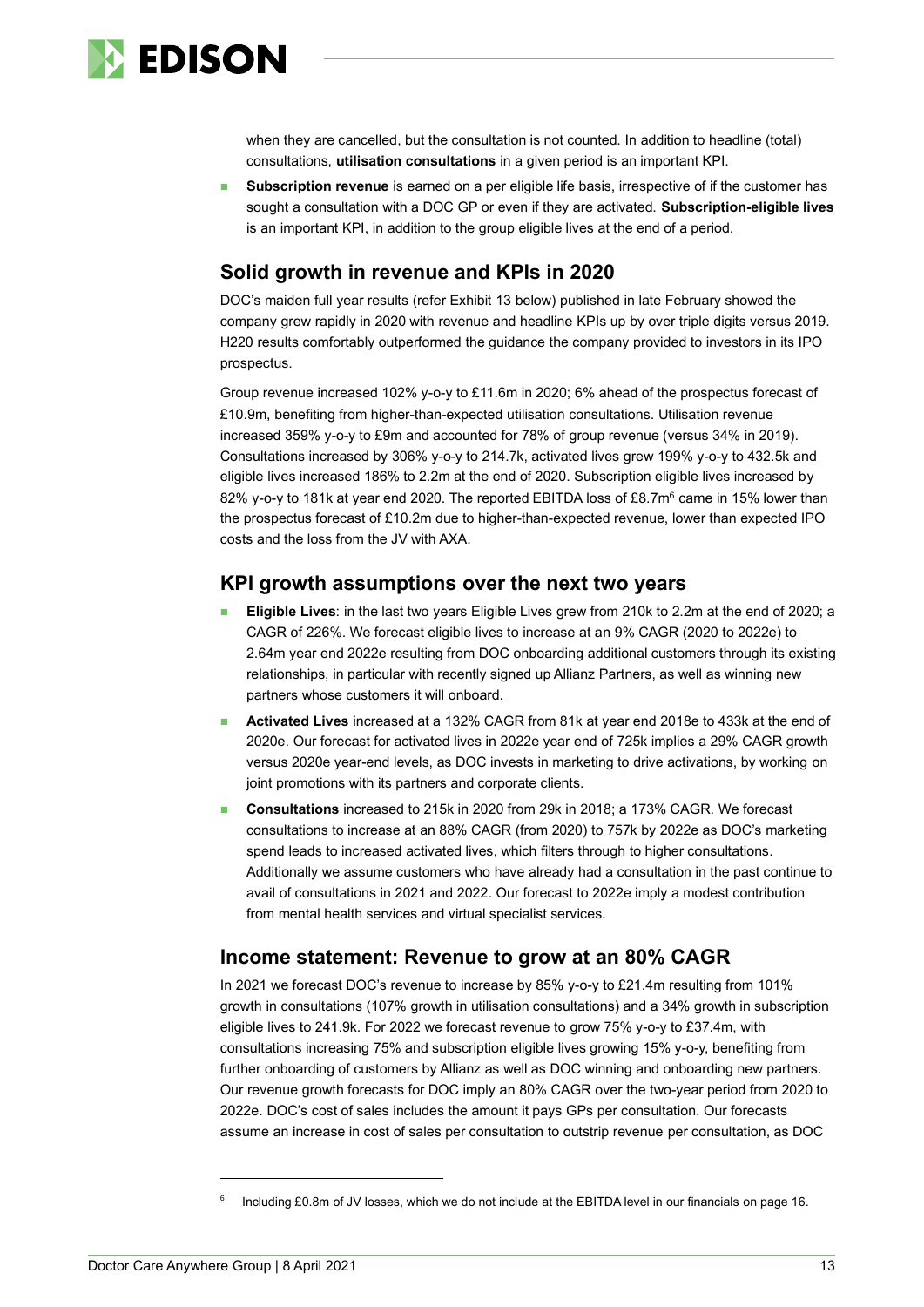

competes mainly with the NHS in the UK for GPs. As a result our gross margin in 2021e of 42.9% declines to 41.6% in 2022e, with gross profit to grow at a 40% CAGR over the next two years.

Our forecasts imply a robust increase in admin expenses as DOC uses the proceeds from its IPO fundraise to invest in sales and marketing, R&D, and to increase functionality and volume on its platform. We forecast admin expenses to increase 34% in 2021e to £27.3m and a further 3% in 2022e to £28.2m. This results in an operating loss (on a reported basis) of £18.1m in 2021e, which narrows to £12.6m in 2022e as a result of revenue growth outstripping admin expense growth. On an EBITDA basis the loss equates to £17.1m in 2021e (£16.7m loss including £0.32m JV gains) and £11.4m in 2022e (£7.7m loss with JV gain of £3.4m).

| £m                                   | 2018      | 2019   | 2020    | 2021e                    | 2022e                    | CAGR* |
|--------------------------------------|-----------|--------|---------|--------------------------|--------------------------|-------|
| Revenue                              | 2.0       | 5.7    | 11.6    | 21.4                     | 37.4                     | 80%   |
| % Change y-o-y                       | <b>NA</b> | 184.2% | 102.1%  | 85.0%                    | 74.9%                    |       |
| <b>Utilisation</b>                   | 0.9       | 2.0    | 9.0     | 19.0                     | 34.5                     | 96%   |
| Subscription                         | 0.7       | 1.1    | 1.8     | 2.4                      | 2.9                      | 28%   |
| Other                                | 0.4       | 2.7    | 0.8     | $\overline{\phantom{a}}$ | $\overline{\phantom{a}}$ |       |
| <b>KPIs</b>                          |           |        |         |                          |                          |       |
| Eligible lives at period end ('000)  | 209.7     | 776.4  | 2.221.8 | 2.384.7                  | 2.635.3                  | 9%    |
| % Change y-o-y                       | <b>NA</b> | 270.2% | 186.2%  | 7.3%                     | 10.5%                    |       |
| Subscription - eligible lives ('000) | 62.5      | 99.5   | 181.0   | 241.9                    | 278.2                    | 24%   |
| Activated lives at period end ('000) | 80.6      | 144.6  | 432.5   | 596.2                    | 724.7                    | 29%   |
| % of eligible lives                  | 38.4%     | 18.6%  | 19.5%   | 25.0%                    | 27.5%                    |       |
| Consultations ('000)                 | 28.9      | 53.0   | 214.7   | 431.8                    | 757.0                    | 88%   |
| % Change y-o-y                       | <b>NA</b> | 83.4%  | 305.5%  | 101.1%                   | 75.3%                    |       |
| Utilisation - consultations ('000)   | 19.2      | 38.7   | 189.0   | 391.2                    | 696.4                    | 92%   |

**Exhibit 13: DOC revenue and KPI summary, 2018 to 2022e**

Source: Company data and Edison Investment Research. Note: \*Two-year CAGR based on 2020 revenue and KPIs.

#### **Cash flow: Investment in growth**

In addition to the admin expenses detailed above, our forecast includes £1.60m related to capitalisation of R&D in 2021e (£1.46m in 2020) and £1.64m in 2022e. Our forecast for DOC implies a net cash burn of £19m in 2021e and £13.1m during 2022e.

#### **Balance sheet: Fully funded for growth**

DOC ended 2020 with a net cash position of £38.4m and zero debt, benefiting from £31.2m net proceeds (after IPO expenses and fees) from its December 2020 IPO. Based on our conservative cost forecasts, DOC is fully funded until at least the end of 2022. In 2023 DOC would need to raise growth capital to fund its ambitious expansion plans. Our forecast implies a net cash position of £19.4m at the end of 2021e and £6.3m by the end of 2022e.

# **Sensitivities**

Our forecasts and the share price will be sensitive to the following factors:

- ◼ **Customer concentration:** DOC's relationship with AXA Health accounted for 80% of 2019 revenue and is expected to have been a similar proportion in 2020. A loss in some or all of the business with AXA Health would materially affect our revenue and profitability forecast for DOC. In the near term (2021e and 2022e) we see AXA Health being a large proportion of DOC's revenue but note that 2020 partnerships with HCA and Allianz should help diversify revenue in the longer term.
- **Growth assumptions:** The pace at which the company grows its revenue may differ from our forecasts. Inherent in our forecast is that COVID-19 has changed how customers do a number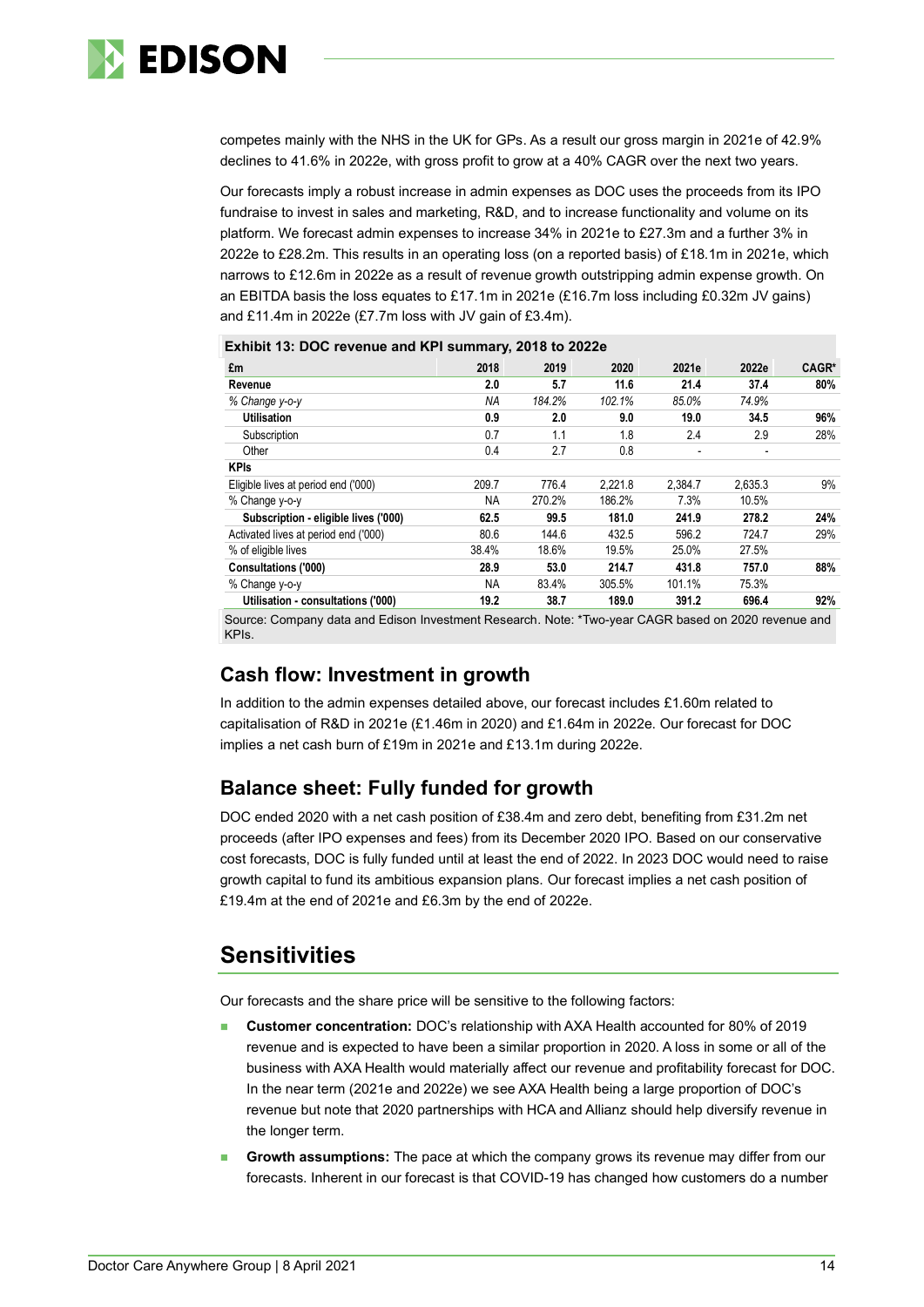

of day-to-day activities, including access healthcare. Additionally, DOC's actual costs may differ from our forecasts, which in turn would lead to higher or lower profitability and cash burn.

- ◼ **Track record as a listed company:** DOC listed on the ASX in December 2020 and has just a three-month of track record as a listed business. As with a lot of recently listed small- and midcap companies, DOC will take a year or two to build a track record on the market during which time its share price could be volatile as it may not be well known to market participants.
- **FX:** DOC reports its financials in pounds sterling as its revenue is currently almost entirely from the UK and most of its cost base is in pounds sterling. The company is listed on the ASX and its share price is denominated in Australian dollars. An increase or decrease in the pound versus the Australian dollar would imply higher or lower Australian dollar earnings, and multiples related to revenue and profitability.

# **Valuation: Discount to peer group**

#### **Core valuation based on telehealth peer group**

As none of DOC's UK competitors are currently publicly listed, we value it using a peer group of global telehealth companies. EV/sales forms the basis of our valuation as the peer group companies are fast growing and pre-profitability. DOC currently trades at 6.9x our 2021e revenue forecast, which is a 60% discount to its global telehealth peer group at 17.2x.

| Price       | Market cap | EV      |                 | EV/sales(x)      |                  | 2-year sales growth CAGR |
|-------------|------------|---------|-----------------|------------------|------------------|--------------------------|
| (local ccy) | (US\$m)    | (US\$m) | FY <sub>0</sub> | FY <sub>1e</sub> | FY <sub>2e</sub> | (%)                      |
| US\$178.00  | 27,181     | 27,840  | 25.4            | 14.0             | 10.7             | 54                       |
| US\$40.43   | 15.854     | 15.552  | 40.1            | 20.8             | 15.0             | 63                       |
| US\$16.89   | 4,022      | 2.980   | 20.0            | 11.2             | 8.8              | 51                       |
| C\$2.06     | 328        | 330     | 61.5            | 28.4             | 5.9              | <b>NM</b>                |
| US\$13.04   | 2,386      | 2,384   | 28.9            | 11.8             | 10.1             | 69                       |
|             |            |         | 35.2            | 17.2             | 10.1             | 60                       |
| A\$1.05     | 255        | 226     | 12.8            | 6.9              | 3.9              | 80                       |
|             |            |         | $-64%$          | $-60%$           | $-61%$           | 34%                      |
|             |            |         |                 |                  |                  |                          |

#### **Exhibit 14: Global Telehealth peer group**

Source: Refinitiv, Edison Investment Research. Note: Prices as at 8 April 2021.

We apply a 20% discount to the peer multiple to account for (1) a smaller company valuation discount and (2) a lack of track record on the market compared to the peer group. This equates to a 13.8x EV/sales multiple and an EV of £277m/A\$499m. <sup>7</sup> On a per share basis this implies a valuation of A\$1.73 (£0.96), which is 65% above the current share price of A\$1.05. We note that DOC's 2-year forecast revenue CAGR of 80% is 34% of the peer group average 60% growth rate for the next 2 years.

We believe DOC will reduce the valuation discount to its telehealth peer over the next 12–18 months, as it increases its activated customer base and consultations, expands into new international markets, signs up partners for its mental healthcare service and meets or beats market expectations on revenue and KPIs.

<sup>7</sup> A\$1.7992/£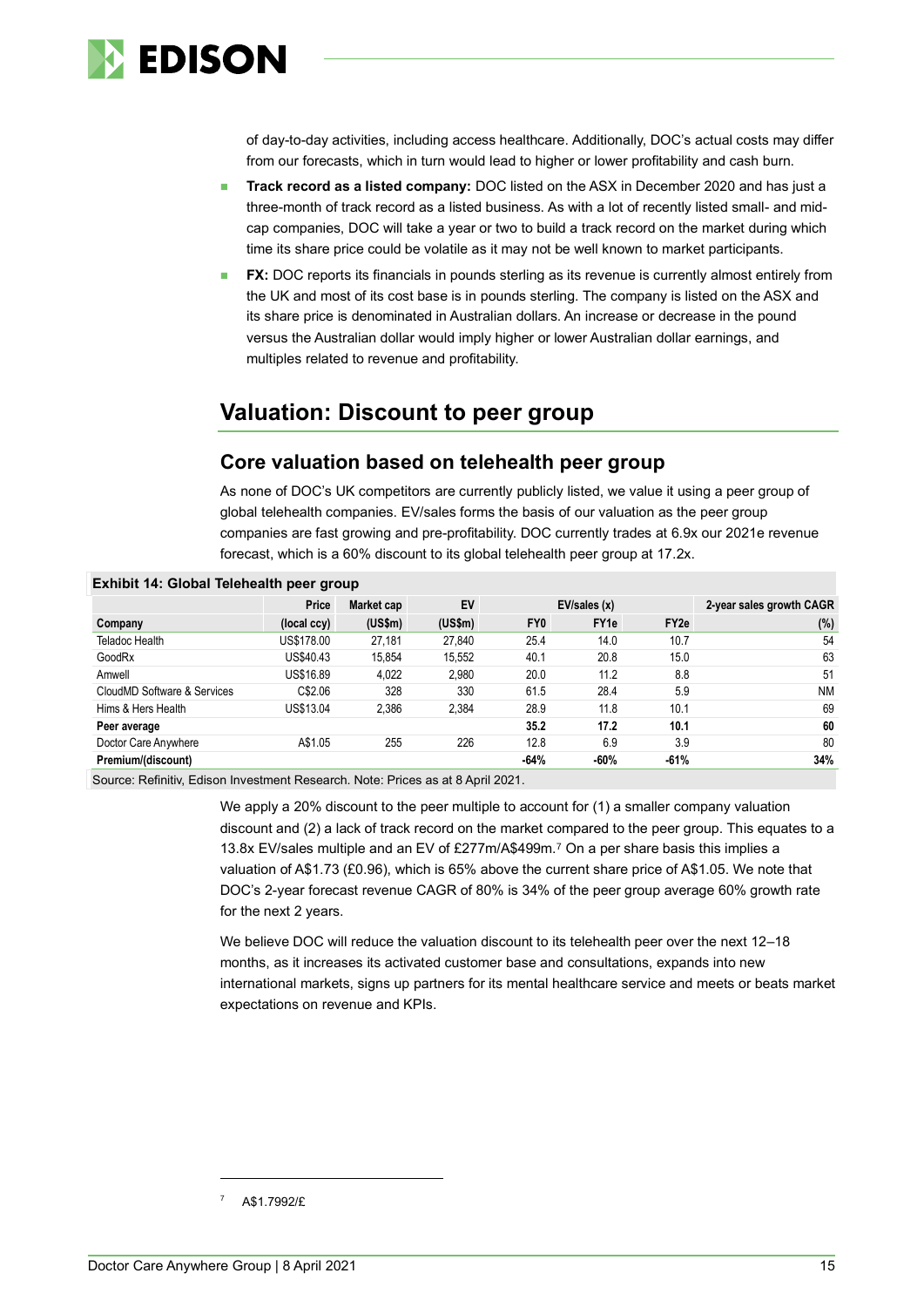

#### **Exhibit 15: Financial summary**

|                                                          | £'m | 2018             | 2019             | 2020              | 2021e            | 2022e                    |
|----------------------------------------------------------|-----|------------------|------------------|-------------------|------------------|--------------------------|
| Year end 31 December                                     |     | <b>IFRS</b>      | <b>IFRS</b>      | <b>IFRS</b>       | <b>IFRS</b>      | <b>IFRS</b>              |
| <b>INCOME STATEMENT</b><br>Revenue                       |     | 2.0              | 5.7              | 11.6              | 21.4             | 37.4                     |
| Cost of Sales                                            |     | (0.8)            | (1.4)            | (5.9)             | (12.2)           | (21.9)                   |
| Gross Profit                                             |     | 1.2              | 4.4              | 5.7               | 9.2              | 15.6                     |
| <b>EBITDA</b>                                            |     | (4.1)            | (3.8)            | (7.8)             | (17.1)           | (11.4)                   |
| Normalised operating profit                              |     | (5.1)            | (4.5)            | (4.9)             | (18.1)           | (12.6)                   |
| Amortisation of acquired intangibles                     |     | ÷.               |                  |                   |                  |                          |
| Exceptionals                                             |     | 0.0<br>0.0       | 0.0              | 6.0               |                  | $\sim$                   |
| Share-based payments<br>Reported operating profit        |     | (5.1)            | (0.1)<br>(4.5)   | (2.2)<br>(8.7)    | (18.1)           | (12.6)                   |
| Net Interest                                             |     | (0.0)            | (0.0)            | (0.1)             |                  |                          |
| Joint ventures & associates (post tax)                   |     |                  | 0.0              | (0.8)             | 0.3              | 3.7                      |
| Exceptionals                                             |     | $\overline{a}$   | (1.3)            | (21.7)            |                  |                          |
| Profit Before Tax (norm)                                 |     | (5.2)            | (4.4)            | (13.5)            | (17.8)           | (9.0)                    |
| Profit Before Tax (reported)                             |     | (5.1)            | (5.8)            | (31.4)            | (17.8)           | (9.0)                    |
| Reported tax<br>Profit After Tax (norm)                  |     | 0.1<br>(5.0)     | 0.1<br>(4.4)     | 0.1<br>(13.4)     | 0.0<br>(17.8)    | 0.0<br>(8.9)             |
| Profit After Tax (reported)                              |     | (5.0)            | (5.7)            | (31.3)            | (17.8)           | (8.9)                    |
| Minority interests                                       |     |                  |                  |                   |                  | $\overline{\phantom{a}}$ |
| Discontinued operations                                  |     |                  |                  |                   |                  |                          |
| Net income (normalised)                                  |     | (5.0)            | (4.4)            | (13.4)            | (17.8)           | (8.9)                    |
| Net income (reported)                                    |     | (5.0)            | (5.7)            | (31.3)            | (17.8)           | (8.9)                    |
| Basic average number of shares outstanding (m)           |     | 116.4            | 117.4            | 171.9             | 318.7            | 318.7                    |
| EPS - basic normalised (p)                               |     | (4.31)           | (3.71)           | (7.81)            | (5.58)           | (2.80)                   |
| EPS - diluted normalised (p)<br>EPS - basic reported (p) |     | (4.31)<br>(4.28) | (3.71)<br>(4.83) | (7.81)<br>(18.20) | (5.58)<br>(5.58) | (2.80)<br>(2.80)         |
| Dividend (p)                                             |     | ÷.               | ÷,               |                   | $\sim$           |                          |
| Revenue growth (%)                                       |     | <b>NA</b>        | 184.2            | 102.1             | 85.0             | 74.9                     |
| Gross Margin (%)                                         |     | 58.0             | 76.1             | 49.2              | 42.9             | 41.6                     |
| EBITDA Margin (%)                                        |     | $-204.7$         | $-66.0$          | $-67.3$           | $-79.7$          | $-30.4$                  |
| Normalised Operating Margin                              |     | $-252.5$         | $-78.8$          | $-41.9$           | $-84.7$          | $-33.7$                  |
| <b>BALANCE SHEET</b>                                     |     |                  |                  |                   |                  |                          |
| <b>Fixed Assets</b>                                      |     | 3.0              | 3.8              | 7.5               | 8.8              | 13.3                     |
| Intangible Assets                                        |     | 2.8              | 3.6              | 3.6               | 4.5              | 5.3                      |
| <b>Tangible Assets</b>                                   |     | 0.1              | 0.3              | 1.7               | 1.8              | 1.8                      |
| Investments & other<br><b>Current Assets</b>             |     | 0.0<br>2.3       | 0.0<br>1.2       | 2.2<br>42.0       | 2.5<br>26.1      | 6.2<br>18.0              |
| <b>Stocks</b>                                            |     | 0.0              | 0.0              | 0.0               | 0.0              | 0.0                      |
| Debtors                                                  |     | 0.6              | 0.6              | 3.6               | 6.7              | 11.7                     |
| Cash & cash equivalents                                  |     | 1.7              | 0.6              | 38.4              | 19.4             | 6.3                      |
| Other                                                    |     | 0.0              | 0.0              | 0.0               | 0.0              | 0.0                      |
| <b>Current Liabilities</b>                               |     | (2.0)            | (2.1)            | (3.8)             | (7.0)            | (12.4)                   |
| Creditors<br>Tax and social security                     |     | (2.0)<br>0.0     | (2.1)<br>0.0     | (3.8)<br>0.0      | (7.0)<br>0.0     | (12.4)<br>0.0            |
| Short term borrowings                                    |     | 0.0              | 0.0              | 0.0               | 0.0              | 0.0                      |
| Other                                                    |     | 0.0              | 0.0              | 0.0               | 0.0              | 0.0                      |
| Long Term Liabilities                                    |     | (2.9)            | (8.2)            | (1.2)             | (1.2)            | (1.2)                    |
| Long term borrowings                                     |     | 0.0              | 0.0              | 0.0               | 0.0              | 0.0                      |
| Other long term liabilities                              |     | (2.9)            | (8.2)            | (1.2)             | (1.2)            | (1.2)                    |
| Net Assets<br>Minority interests                         |     | 0.4<br>0.0       | (5.4)<br>0.0     | 44.5<br>0.0       | 26.7<br>0.0      | 17.7<br>$0.0\,$          |
| Shareholders' equity                                     |     | 0.4              | (5.4)            | 44.5              | 26.7             | 17.7                     |
| <b>CASH FLOW</b>                                         |     |                  |                  |                   |                  |                          |
| Op Cash Flow before WC and tax                           |     | (5.1)            | (4.4)            | (12.5)            | (18.1)           | (12.6)                   |
| Working capital                                          |     | 1.0              | 0.3              | (1.2)             | 0.1              | 0.4                      |
| Exceptional & other                                      |     | 1.1              | 0.9              | 3.2               | 1.1              | 1.2                      |
| Tax                                                      |     | 0.1              | (0.1)            | (0.0)             | 0.0              | 0.0                      |
| Net operating cash flow                                  |     | (2.8)            | (3.3)            | (10.7)<br>(1.8)   | (17.0)<br>(2.1)  | (11.0)<br>(2.1)          |
| Capex<br>Acquisitions/disposals                          |     | (1.0)<br>0.0     | (1.7)<br>0.0     | 3.0               | 0.0              | 0.0                      |
| Net interest                                             |     | 0.0              | 0.0              | 0.0               | 0.0              | 0.0                      |
| Equity financing                                         |     | 0.0              | 0.2              | 31.2              | 0.0              | $0.0\,$                  |
| <b>Dividends</b>                                         |     | 0.0              | 0.0              | 0.0               | 0.0              | 0.0                      |
| Other                                                    |     | 2.7              | 3.8              | 16.0              | 0.0              | $0.0\,$                  |
| Net Cash Flow                                            |     | (1.1)            | (1.1)            | 37.8              | (19.0)           | (13.1)                   |
| Opening net debt/(cash)<br><b>FX</b>                     |     | (2.8)<br>0.0     | (1.7)<br>0.0     | (0.6)<br>0.0      | (38.4)<br>0.0    | (19.3)<br>0.0            |
| Other non-cash movements                                 |     | 0.0              | 0.0              | 0.0               | 0.0              | 0.0                      |
| Closing net debt/(cash)                                  |     | (1.7)            | (0.6)            | (38.4)            | (19.3)           | (6.3)                    |
|                                                          |     |                  |                  |                   |                  |                          |

Source: Company data and Edison Investment Research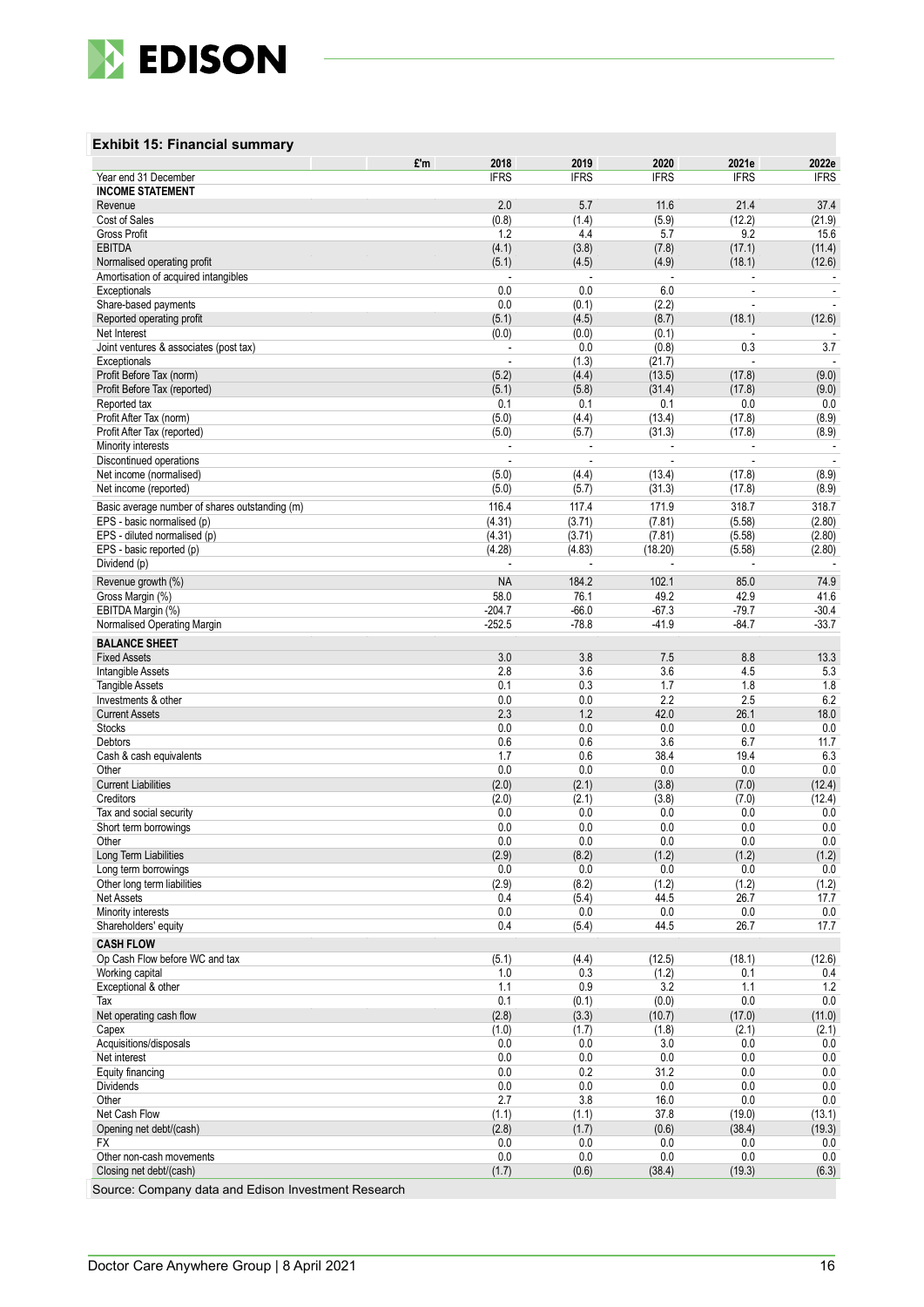

13-15 Bouverie Street London EC4Y 8DP United Kingdom +44 (0)330 088 4980 www.doctorcareanywhere.com/investors/

#### **Management team**

#### **Co-founder and CEO: Dr Bayju Thakar Chairman: Jonathan Baines**

Bayju co-founded DOC in 2013 and became CEO in 2020. He is a qualified medical doctor and an alumnus of consulting firm McKinsey & Co. Bayju has played a key role in DOC's growth from its founding to becoming a vertically integrated digital health provider. He is a graduate from Guy's, King's and St Thomas' Medical School, the medical school of King's College London, and holds a BSc in philosophy from King's College London.

#### **Chief Financial Officer (CFO) and Company Secretary : Dan Curran Chief Clinical Innovation Officer (CCIO): Dr Kate Bunyan**

Dan joined DOC in 2016 as FD and was made CFO in January 2021. He has played a key role at DOC in all major corporate and commercial transactions including multiple fundraises, the JV agreement with AXA Health, as well as the company's IPO. Dan has over a decade's experience in finance, having started his career in public practice before moving into industry, where he has worked in sectors including software development, customer engagement and healthcare. Dan is a Chartered Global Management Accountant.

Mark serves as CIO of DOC, leading the onshore and offshore development teams and is responsible for architecting and delivering the company's software solutions, as well as testing and quality assurance. He has 15 years of experience as a technologist, building robust and scalable IT systems. Prior to becoming CIO at DOC, Mark worked for a number of large companies including Whitbread, Premier Inn and the BBC as well as co-founding his own data start up, Clarifi Media.



Jonathan has served as chairman of DOC since November 2018. He has extensive board and governance experience in the UK, having previously served and advised both public and private company boards. Prior to this, he has three decades of experience in the executive search industry, starting his own company in 1986, which he sold to Whitehead Mann, becoming chairman in 2005. From 2005 to 2014, he served as chairman of Korn Ferry in EMEA where he was involved in chair and CEO succession planning at a number of the largest global financial services companies, including one of the leading banks in Australia.

Kate joined DOC in October 2019 and leads the development of clinical propositions while delivering outstanding clinical governance across our platform. She also serves as the lead relationship manager for DOC's hospital group clients such as HCA and Nuffield. Kate previously served as Medical Director for P&O Cruises and Cunard, where she was responsible for the health and wellbeing of all the guests that sail with them and more than 25,000 crew members. Kate is a graduate from Guy's, Kings and St Thomas' School of Medicine and holds a BSc in Radiological Sciences with Basic Medical Sciences from King's College London.

#### **Chief Information Officer (CIO): Mark Findlater Chief Commercial Officer (CCO): Paul Tambeau**

Paul joined DOC in February 2018 and is responsible for the delivery of strategic initiatives and business change projects across the business. Paul is also responsible for leading DOC's business development activities across Europe. He led the development and launch of the internet hospital programme, as well as the commercial negotiations for the JV with AXA Health. Paul previously served as VP strategy & growth for a Canadian digital health company. Prior to that, he spent 12 years in management consulting, including three years at KPMG's national healthcare strategy practice. Paul has an MBA from the University of Edinburgh.

| Principal shareholders (3% and above shareholding) | (% ) |
|----------------------------------------------------|------|
| David Ravech (non-executive director)              | 13.9 |
| Vijay Patel, Bhikhu Patel & associates             | 11.7 |
| Caledonia Investments                              | 9.4  |
| <b>BGF Nominees Limited</b>                        | 6.8  |
| Dr Bayju Thakar (co-founder and CEO)               | 4.0  |
| Patagorang Pty Limited                             | 3.5  |
|                                                    |      |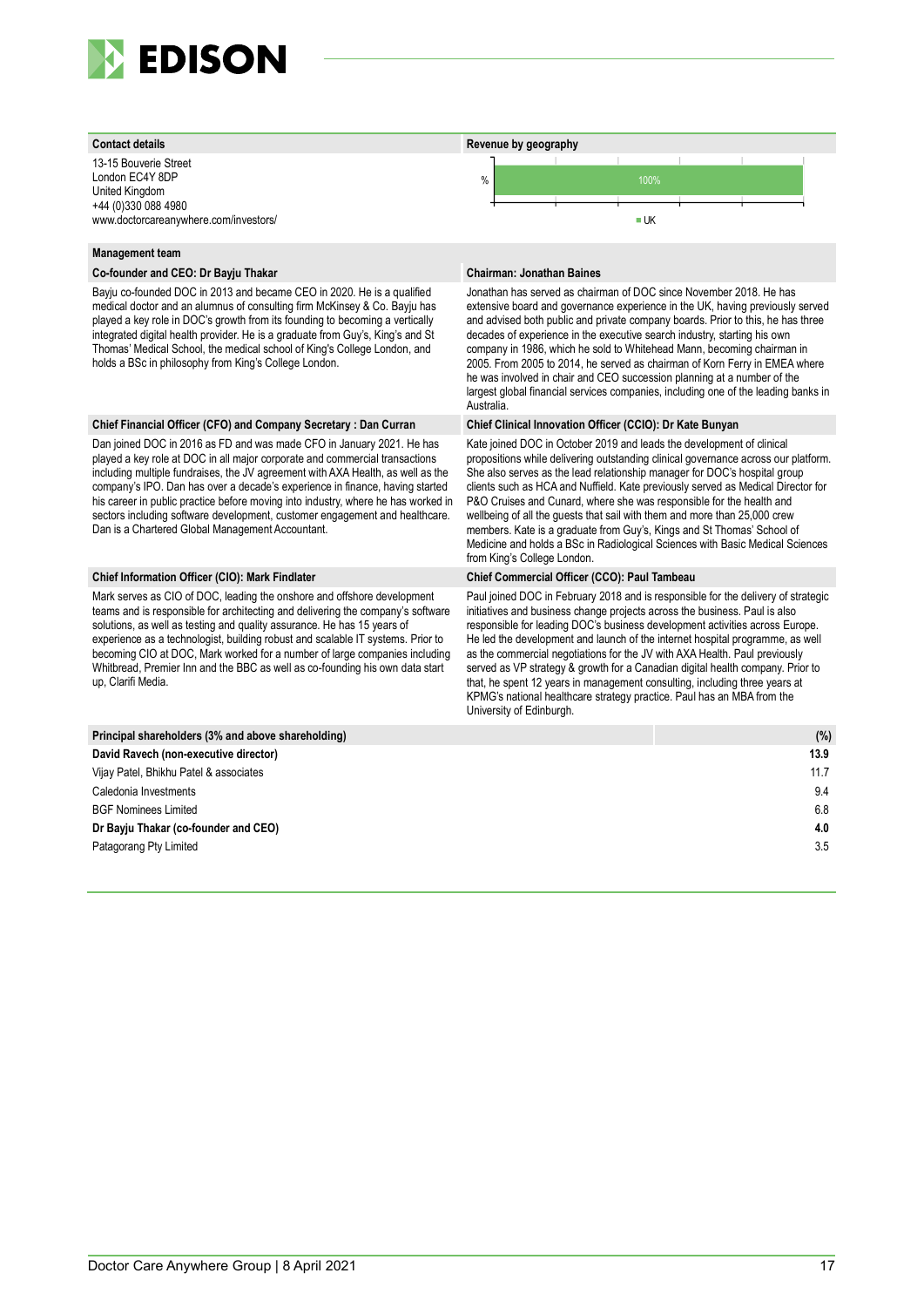

# **Appendix I: Corporate history**

|                      | Exhibit 16: Doctor Care Anywhere corporate history                                                                            |
|----------------------|-------------------------------------------------------------------------------------------------------------------------------|
| Date                 | Event                                                                                                                         |
| 2013                 | Doctor Care Anywhere (DOC) Ltd co-founded by Dr Bayju Thakar in the United Kingdom                                            |
| 2014                 | Launches version 1.0 of technology platform                                                                                   |
| 2014                 | Registers with the Care Quality Commission (CQC)                                                                              |
| 2014                 | Completes first patient consultation                                                                                          |
| 2015                 | Wins first corporate client: Universal Music Group                                                                            |
| 2015                 | Enters into a strategic relationship with AXA for providing Virtual GP (VGP) services                                         |
| 2015                 | Synergix Health Ltd, founded and chaired by David Ravech, acquires Doctor Care Anywhere. Business continues to trade as DOC   |
| 2016                 | Version 2.0 of tech platform launches                                                                                         |
| 2016                 | Obtains ISO 9001 and 27001 quality certifications                                                                             |
| 2016                 | Strategic relationship with Nuffield Health established                                                                       |
| 2018                 | Enters into a strategic relationship with Perkbox                                                                             |
| 2019                 | Integrates into Cimar, a UK healthcare cloud imaging and storage system, allowing remote radiology reporting                  |
| 2019                 | Pilot of Internet Hospital launches with AXA, for the provision of diagnostic referrals                                       |
| 2020                 | <b>Fstablishes JV with AXA</b>                                                                                                |
| 2020                 | Synergix Health renamed Doctor Care Anywhere                                                                                  |
| 2020                 | Internet Hospital officially launched with AXA                                                                                |
| 2020                 | Establishes a strategic relationship with major US healthcare facilities provider HCA Healthcare                              |
| 2020                 | Expands into the Republic of Ireland, using doctors registered with the Irish Medical Council                                 |
| 2020                 | Mental healthcare service launched                                                                                            |
| 2020                 | Lists on the ASX under the ticker DOC (IPO issue price A\$0.80/share; A\$102m IPO fund raise; initial market cap: A\$254.8m)  |
| 2020                 | Agreement with Allianz Partners embedding DOC into its UK and European international private medical insurance (PMI) policies |
| 2021                 | Mental healthcare service boosted with collaborations with Koa Health and Kooth                                               |
| 2021                 | Q420 update shows DOC's revenue and KPIs grew at a triple digit year-on-year rate and exceeded the company's guidance         |
| Source: Company data |                                                                                                                               |

Source: Company data